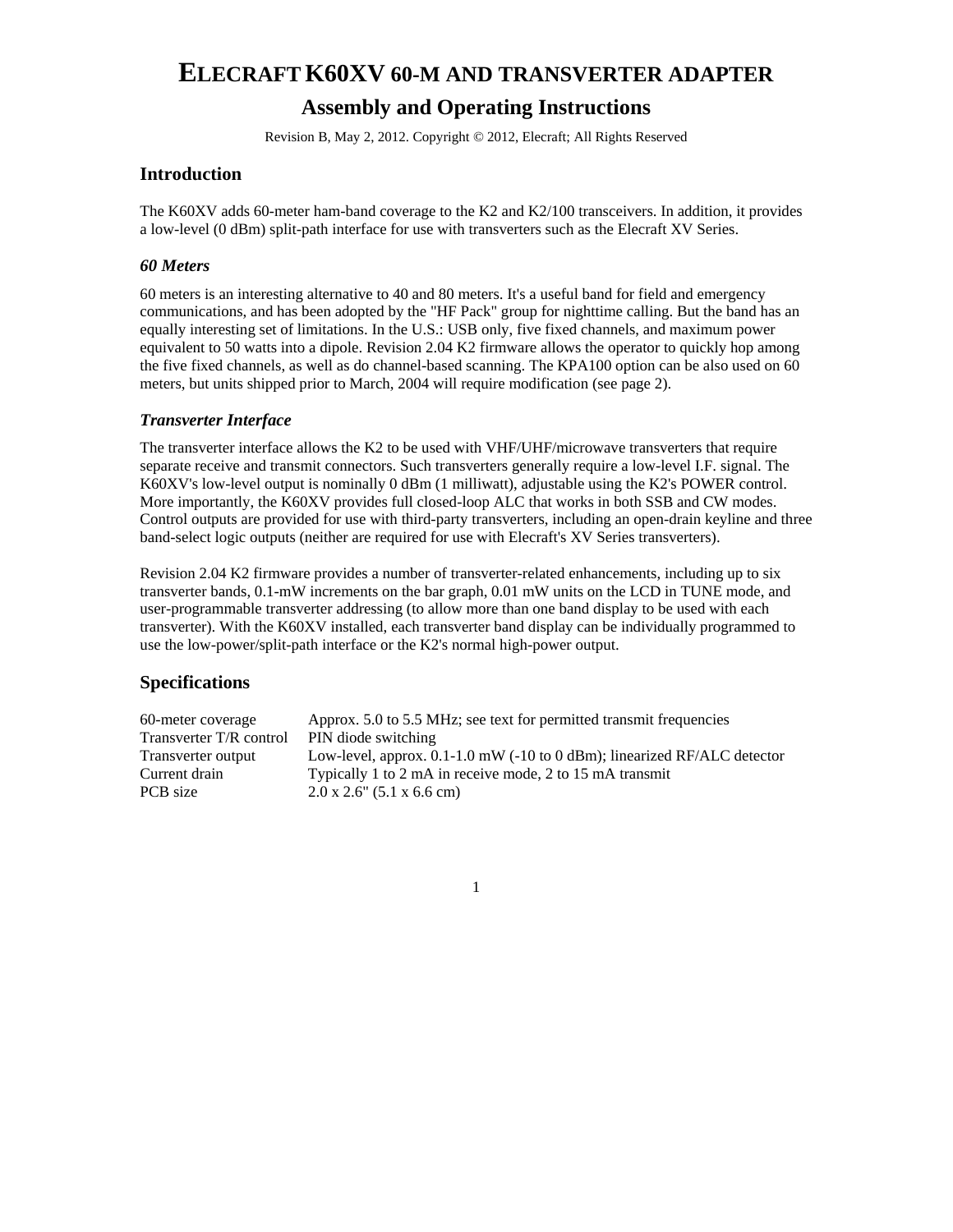**i** Your K2 and some of its options will not function correctly with the K60XV unless they meet the requirements listed here. Please read all items carefully.

### **Firmware Requirements**

 **K2:** Revision **2.04P** or later main microcontroller firmware is required (U6, Control board), and revision **1.09** or later I/O Controller firmware (U1, RF board). Serial number **4060** and higher K2s already have these revisions. To check the revision, hold any switch while turning the K2 on. Two numbers will be displayed: your main microcontroller revision on the left (e.g. **2.03D**), and the IOC revision (e.g. **1.07**). If either is not current, you must obtain an update from Elecraft (order #**FWK2MCIO**). **This new firmware is included free of charge with the purchase of the K60XV kit on request.**

 **KAT2 and KAT100 ATUs:** For 60-meter use, the KAT2 requires revision 1.07 or later (order #**FWKAT2**). The KAT100 requires revision 1.05 or later (#**FWKAT100**). To determine your KAT2 or KAT100 firmware revision, use the K2's **ATU** menu entry. **Note: In the U.S., CW operation is not allowed on 60 m at present. Technically, this means you can't use an ATU (see page 16).**

 **KSB2 SSB Adapter:** Revision 1.07 or later (#**FWSSB**) is required if you plan to use SSB modes with low-power transverter I/O. To determine the revision, set the **SSBA** menu entry to **BAL**, exit the menu; the hold **VOX**. (Be sure to return **SSBA** to its original value after checking the firmware revision.)

### **Hardware Requirements**

 **K2 Rear Panel:** Starting with K2 serial number **4088**, two holes for phono (RCA) jacks were added to the K2's lower rear panel/heat sink, near the transverter I/O connector (J13 on the K2 RF board). Jacks of this type are often used for transverter I.F. connections, and have satisfactory characteristics at 28 MHz. They provide a more convenient connection point for transverters than the BNC jacks provided in the original K2 top cover, and can be used even with a KPA100 installed. You can order the new rear panel (order #**E100075SS**), or use the top-cover connectors. **NOTE**: The rear panel is removed during K60XV installation, so you must obtain the new panel before you start K60XV kit assembly.

 **KPA100 (K2/100's 100-watt stage):** The KPA100 *cannot be used on 60 m* unless it includes (1) the circuit updates made recently to improve high-SWR handling; (2) the newer version of the KPA100 shield, which includes grounding clips. If your KPA100 manual is revision C or later, both sets of changes are already in place. (Another way to tell if your unit has the circuit changes is to look at toroid L18 on the KPA100; it was recently replaced by a jumper.) The SWR-related update kit is order #**KPA100MODKT**. The shield upgrade is order #**KPA100SHLDKT**. Once these changes are in place, you can use the KPA100 on 60 meters, and can optionally upgrade to KPA100 firmware revision 1.09. This revision allows up to a 2:1 SWR before reducing power. (Use the K2's **PA** menu entry to check your present KPA100 revision.)

# **i CAUTION: Some components in this kit can be damaged by static discharge. Before handling, put on an anti-static wrist strap or touch a grounded surface.**

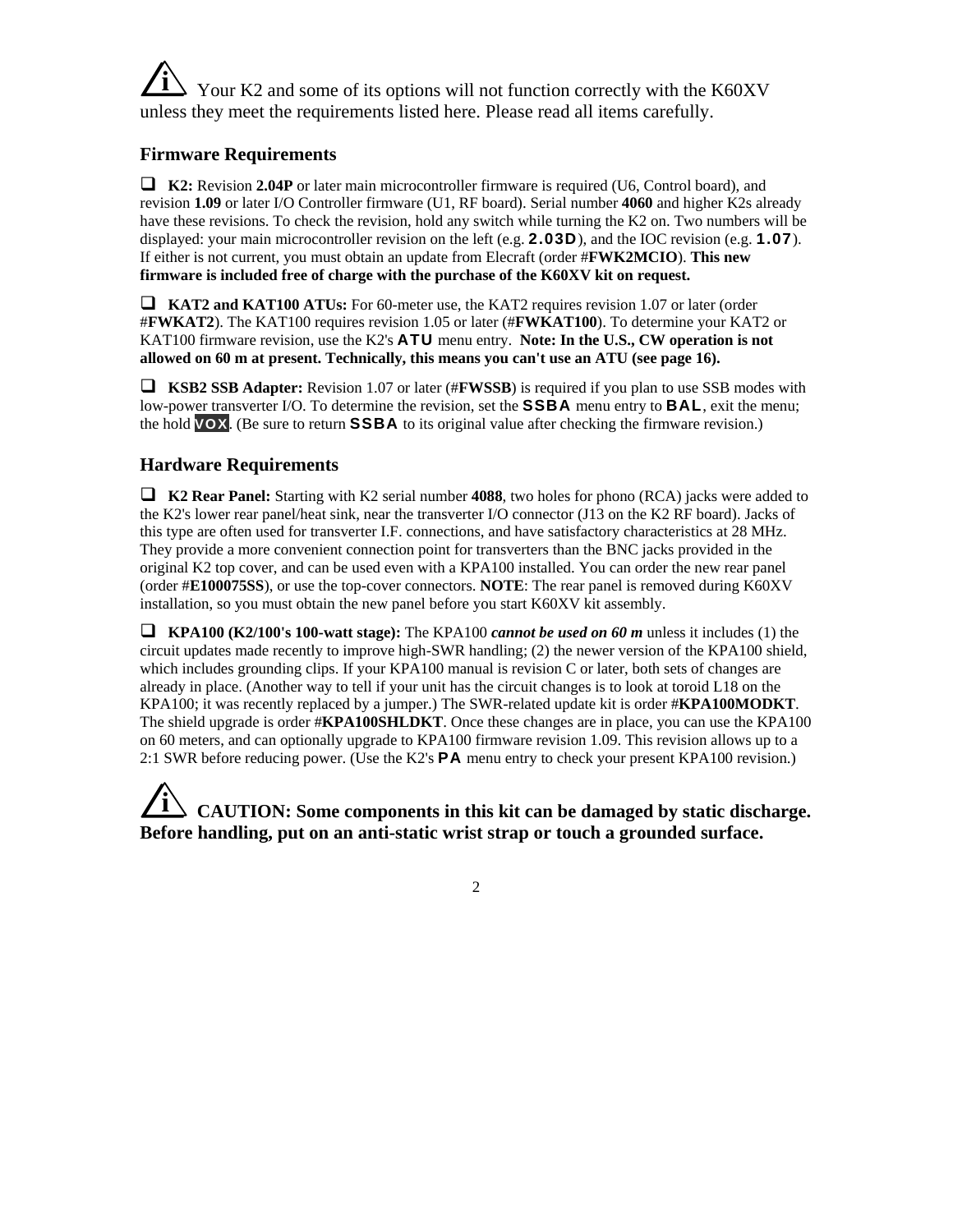## **Parts Inventory**

 The table below lists all parts in the kit. Parts prefixed with "**RF-**" are for use on the K2 RF board. Photographs of similar items can be found in the K2 Owner's Manual. All resistors are 5%, 1/4-watt.

| Ref.                   | <b>Description</b>                        | Qty            | Part No. |
|------------------------|-------------------------------------------|----------------|----------|
| C1, C2                 | Cap., trimmer, 8-50 pF, bottom adj.       | $\overline{2}$ | E540005  |
| C5                     | Cap., 2.2 pF (alt: 2 pF)                  | $\mathbf{1}$   | E530047  |
| $\overline{\text{C6}}$ | Cap., 4.7 pF (alt: 5 pF)                  | 1              | E530048  |
| C3,C4                  | Cap., 47 pF ("47" or "470")               | $\overline{2}$ | E530014  |
| $RF-C71$               | Cap., 120 pF ("121")                      | $\mathbf{1}$   | E530041  |
| C10, C12               | Cap., .001 µF ("102")                     | $\overline{2}$ | E530129  |
| C7,C8,C9,C11,C13-C16   | Cap., 0.01 μF ("103")                     | $\overline{8}$ | E530130  |
| D1,D2                  | SMT1B: SMC PIN diodes on pc               | $\overline{2}$ | E120014  |
|                        | daugherboard                              |                |          |
| D3,D4                  | Diode, small-signal shottky, 1N5711       | $\overline{2}$ | E560004  |
| <b>RF-D19, RF-D20</b>  | Diode, varactor, MV2109                   | $\overline{2}$ | E560006  |
| J1, J2                 | Conn., 0.1" spacing (pads only; see text) | $\mathbf{0}$   | n/a      |
| J3, J4                 | Conn., phono jack, panel mount            | $\overline{c}$ | E620078  |
| J5, J6                 | Conn., BNC (alternative to J3, J4)        | $\overline{2}$ | E620001  |
| $RF-J13$               | Conn., 8-pin female, 0.1" spacing         | $\mathbf{1}$   | E620005  |
| $RF-J15$               | Conn., 3-pin female, 0.1" spacing         | $\mathbf{1}$   | E620009  |
| K1,K2                  | Relay, DPDT latching                      | $\overline{2}$ | E640001  |
| P1                     | Conn., 8-pin male, extended pins          | $\overline{1}$ | E620076  |
| P2                     | Conn., 3-pin male, extended pins          | $\mathbf{1}$   | E620077  |
| Q1                     | Transistor, PNP, 2N3906                   | 1              | E580000  |
| Q2                     | Transistor, NPN, PN2222A                  | $\mathbf{1}$   | E580001  |
| $\overline{Q3}$        | Transistor, MOSFET, 2N7000                | 1              | E580002  |
| $\overline{R1}$        | Res., 100 ohms (brown-black-brown)        | $\overline{1}$ | E500010  |
| R7, R8                 | Res., 470 ohms (yellow-violet-brown)      | $\overline{2}$ | E500003  |
| R9, R10, RF-R29        | Res, 10 k (brown-black-orange)            | $\overline{3}$ | E500015  |
| R <sub>6</sub>         | Res, 91 k (white-brown-orange)            | $\mathbf{1}$   | E500131  |
| R <sub>4</sub>         | Res, 100 k (brown-black-yellow)           | $\mathbf{1}$   | E500006  |
| R <sub>3</sub>         | Res, 470 k (yellow-violet-yellow)         | $\mathbf{1}$   | E500132  |
| R2,R5                  | Res, 1M (brown-black-green)               | $\overline{2}$ | E500024  |
| RFC1,RFC2              | RF choke, 15 µH (brown-green-black)       | $\overline{c}$ | E690046  |
| U1                     | IC, microcontroller, PIC16C621A           | 1              | E610018  |
| U <sub>2</sub>         | IC, dual op-amp, LM358                    | $\mathbf{1}$   | E600010  |
| $\overline{Z}1$        | Ceramic resonator, 4 MHz, 0.2% tolerance  | $\overline{1}$ | E660001  |

(continued on next page)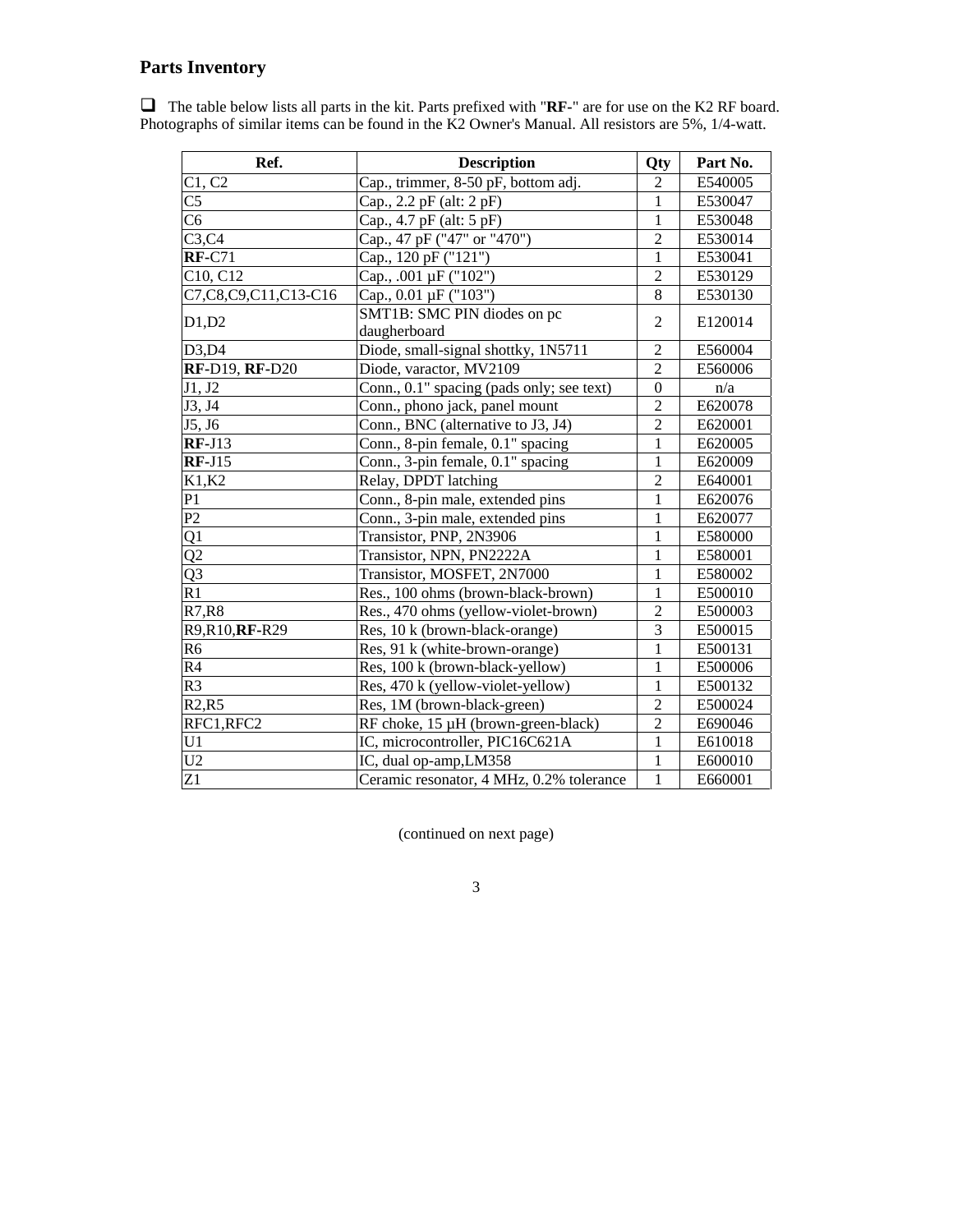| Ref.        | <b>Description</b>                      | Qty     | Part No. |
|-------------|-----------------------------------------|---------|----------|
| <b>HDWR</b> | Lock washer, 1/4" ID, internal tooth    | 4       | E700091  |
| <b>HDWR</b> | Lock washer, #4 split lock (1 spare)    | 2       | E700004  |
| <b>HDWR</b> | Screw, 1/4" panhead                     |         | E700005  |
| <b>HDWR</b> | Standoff, 9/16" long, 3/16" dia., nylon |         | E700090  |
| <b>MISC</b> | Thermal pad set (for K2 PA transistors) |         | E850135  |
| <b>MISC</b> | Socket, 18 pins                         |         | E620031  |
| <b>MISC</b> | Coax cable, RG174                       | 2 ft.   | E760010  |
| <b>MISC</b> | Hookup wire, #24, black, stranded       | 6 in.   | E760016  |
| <b>MISC</b> | Hookup wire, #24, green, solid          | 6 in.   | E760008  |
| <b>MISC</b> | Heat-shrink tubing, 3/16"               | $3$ in. | E980028  |
| <b>MISC</b> | PC board, K60XV                         |         | E100193  |

### **Assembly**

**i** A fine-point, temperature-controlled soldering iron (700-800 degrees F) is required to assemble this kit. A non-temperature-controlled iron or one with a wide tip may damage components, pads, or traces. Use a minimum amount of solder to avoid ground shorts.

**i** Most components will be installed on the *bottom* side of the K60XV board, which is also the side labeled with "K60XV," "ELECRAFT," and the board revision. The only components on the top side are the resistors, diodes, and connectors J1 and J2.

 $\Box$  Install each of the resistors listed below on the top side of the board. Check the color codes carefully (for example, don't confuse 470 ohms with 470 k). After cutting the soldered leads flush with the board, save several excess leads that are at least 1/2" long. They will be used later.

| R1, 100 ohms (brown-black-brown)          | $R9$ and $R10$ , 10 k (brown-black-orange) |
|-------------------------------------------|--------------------------------------------|
| R8 and R7, 470 ohms (yellow-violet-brown) | $R_3$ , 470 k (yellow-violet-yellow)       |
| $R_4$ , 100 k (brown-black-yellow)        | $R5$ and $R2$ , 1 M (brown-black-green)    |

\_\_ R6, 91 k (white-brown-orange)

Install D3 and D4 (1N5711). Orient the banded end (cathode) of each diode as indicated by its component outline.

Install RFC1 and RFC2 (15  $\mu$ H, brown-green-black) on the bottom side of the board.

 $\Box$  Place relays K1 and K2 on the board, with the striped end of each relay aligned with the striped end of its outline. Then use a flat object such as a book to aid in flipping the PC board over without allowing the relays to fall out. Verify that the relays are seated flat against the board, then solder.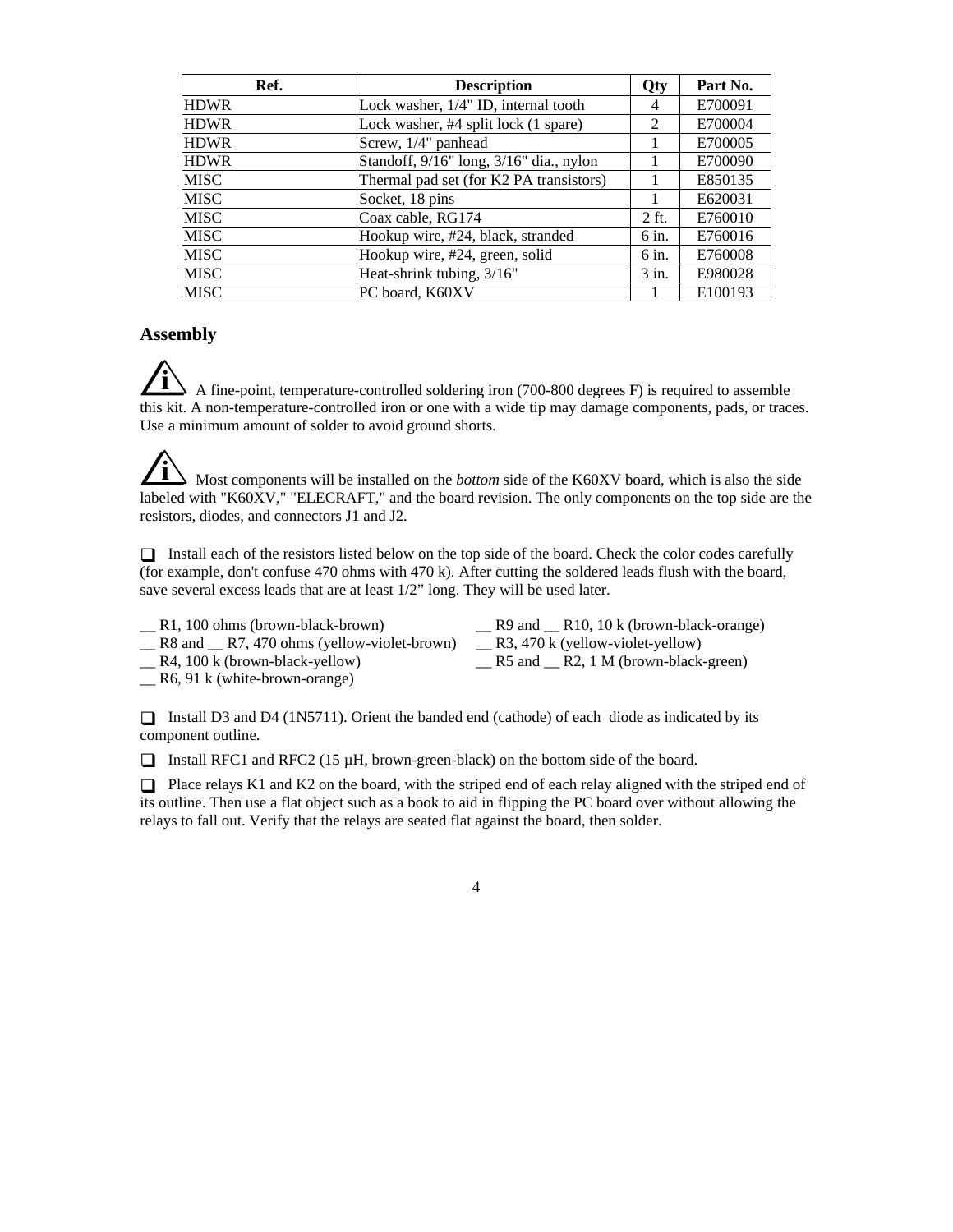Install trimmer capacitors C1 and C2 on the bottom side, aligning the flat side of each trimmer with the flat side of its component outline. (These trimmers will be adjusted from the top side of the board via the provided holes.) Make sure the trimmers are seated flat against the board, then solder.

 $\Box$  Sort all of the remaining capacitors by value, using a magnifying glass if necessary to read the values.  $\Box$  Install the capacitors in the order listed below. In one or two cases you may have to form the leads to fit the provided pad spacing on the PC board. **Note:** Seat each capacitor as far down against the board as it will go, but no farther. Some lead length may remain exposed due to bends in the leads or epoxy coating. This will not affect performance.

 $\begin{array}{r} \text{C5, 2.2 pF (alt.: 2 pF)} \\ \text{C3 and } \text{C4, 47 pF ("47" or "470")} \end{array}$   $\begin{array}{r} \text{C5, 2.2 pF (alt.: 2 pF)} \\ \text{C10 and } \text{C12, .001 µF ("102")} \end{array}$  $\_$  C3 and  $\_$  C4, 47 pF ("47" or "470")  $\_$  C7,  $\_$  C8,  $\_$  C9,  $\_$  C11,  $\_$  C13,  $\_$  C14,  $\_$  C15, and  $\_$  C16, .01 µF ("103")

 $\Box$  Install ceramic resonator Z1, which looks like a capacitor with three leads.

Install the socket for U1 (18 pins). Orient the notched end of the socket with the notched end of the PCB outline for U1. To ensure that the socket is seated flush against the PCB, solder just two pins, then turn the board over and examine the socket closely. If it isn't flat, re-heat each pin and press down on the socket (it should drop into place). Then solder the remaining pins.

 $\Box$  Use a discarded component lead to form a U-shaped jumper, and install it on the top side of the board at the location near J1 marked with a ground symbol. The installed height of the jumper should be no more than 1/8" (3 mm).

# **i Before handling transistors or ICs in the following steps, put on an anti-static wrist strap or touch a grounded surface.**

Install transistor Q1 (2N3906), orienting the flat side as indicated by its PC board outline. The transistor must be seated close to the board, with no more than about 1/8" (3 mm) of lead length exposed.

**I** Install Q2 (PN2222A) and Q3 (2N7000) in the same manner as Q1.

 $\Box$  Carefully straighten the leads of the 8-pin integrated circuit, U2 (LM358), using the method shown in Figure 4-9 of the K2 owner's manual.

 $\Box$  Install U2. The notched or dimpled end of the IC must be oriented toward the notched end of its component outline.

 $\Box$  Straighten the pins of U1 (PIC16C621A).

Install U1 in its socket, with the notched or dimpled end of the IC oriented toward the notched end of the socket and the "U1" label on the PC board.

Examine U1's pins carefully, looked for bent pins or pins that are not inserted into the socket.

**Note:** A new RoHS compliant surface mount version of the PIN diodes used at D1 and D2 is supplied preinstalled on tiny printed circuit. Install the new part as follows.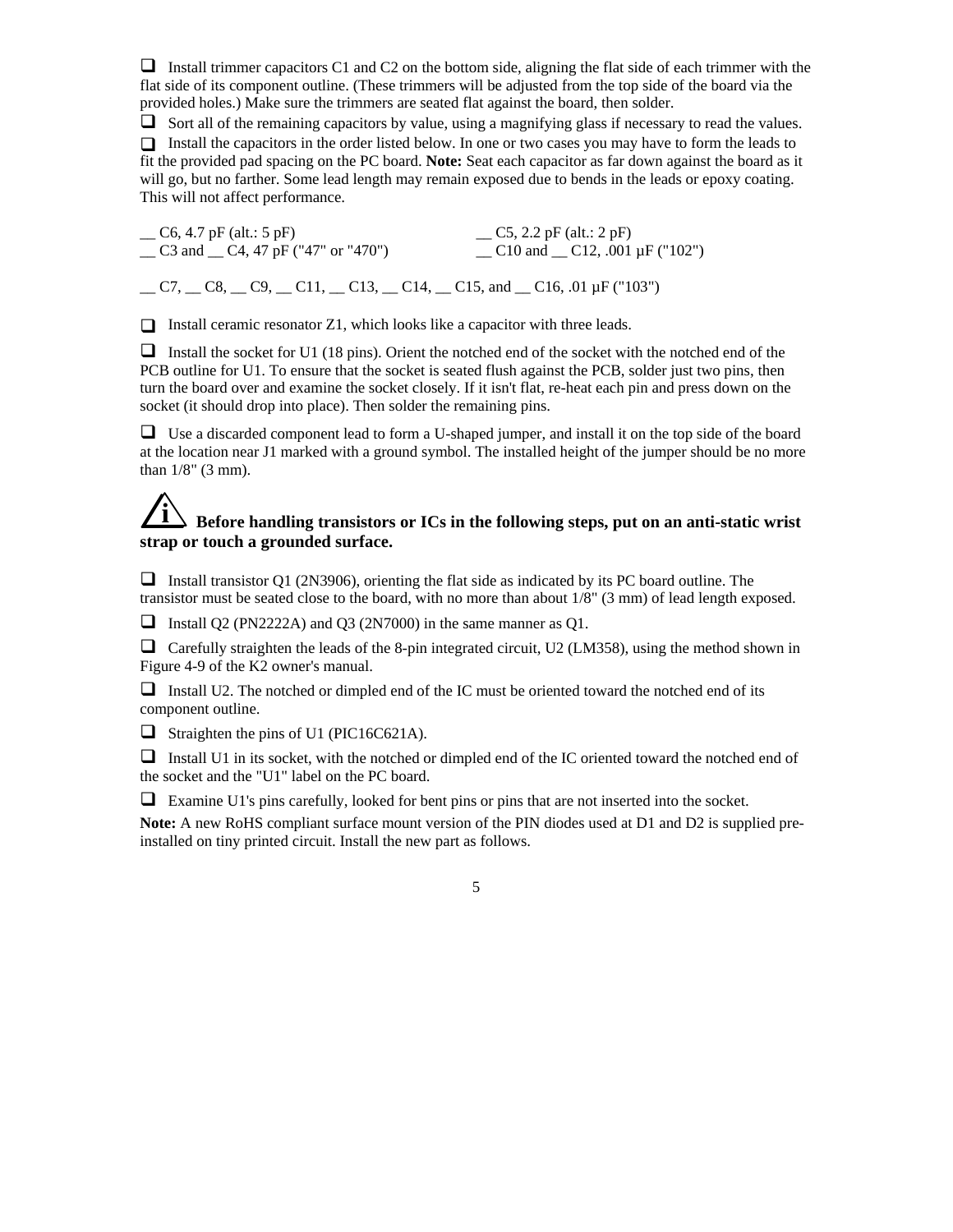$\Box$  Select three of the resistor leads you saved and solder them in the pads for D1 and D2 as shown below. Lead 3 goes into the solder pad for the banded end of D1. The solder pad at the banded end of D2 is not used. Trim any excess flush on the opposite (top) side of the board.

### **i ESD-Sensitive! Wear a wrist strap grounded through a 1-meghom resistor or touch an unpainted metal ground before handling the SMT1B part in the following steps.**

Thread leads 2 and 3 through the respective pads on the SMT1B board and position it close to the K60XV board as shown. Be sure the leads go through the like-numbered solder pads. When installed correctly, the lettering on the SMT1B board will be upside down compared to the lettering on the K60XV board as shown. Solder leads 2 and 3 and trim them flush.

□ Bend lead 1 over to pad 1 on the SMT1B board and solder. It is not necessary to insert this lead into the pad. If you want to bend the end so it goes into the pad, be sure it is short enough that it won't pass completely through the SMT1B where it might short to a pad underneath.



In the following steps, do not trim the pins of P1 or P2 on the top side of the board.

Install 3-pin male connector P2 on the *bottom* of the PC board in the position indicated by its component outline. Do not solder yet. The drawing below shows how P2 should appear viewed from the front edge of the board (with the top side facing up).



 $\overline{6}$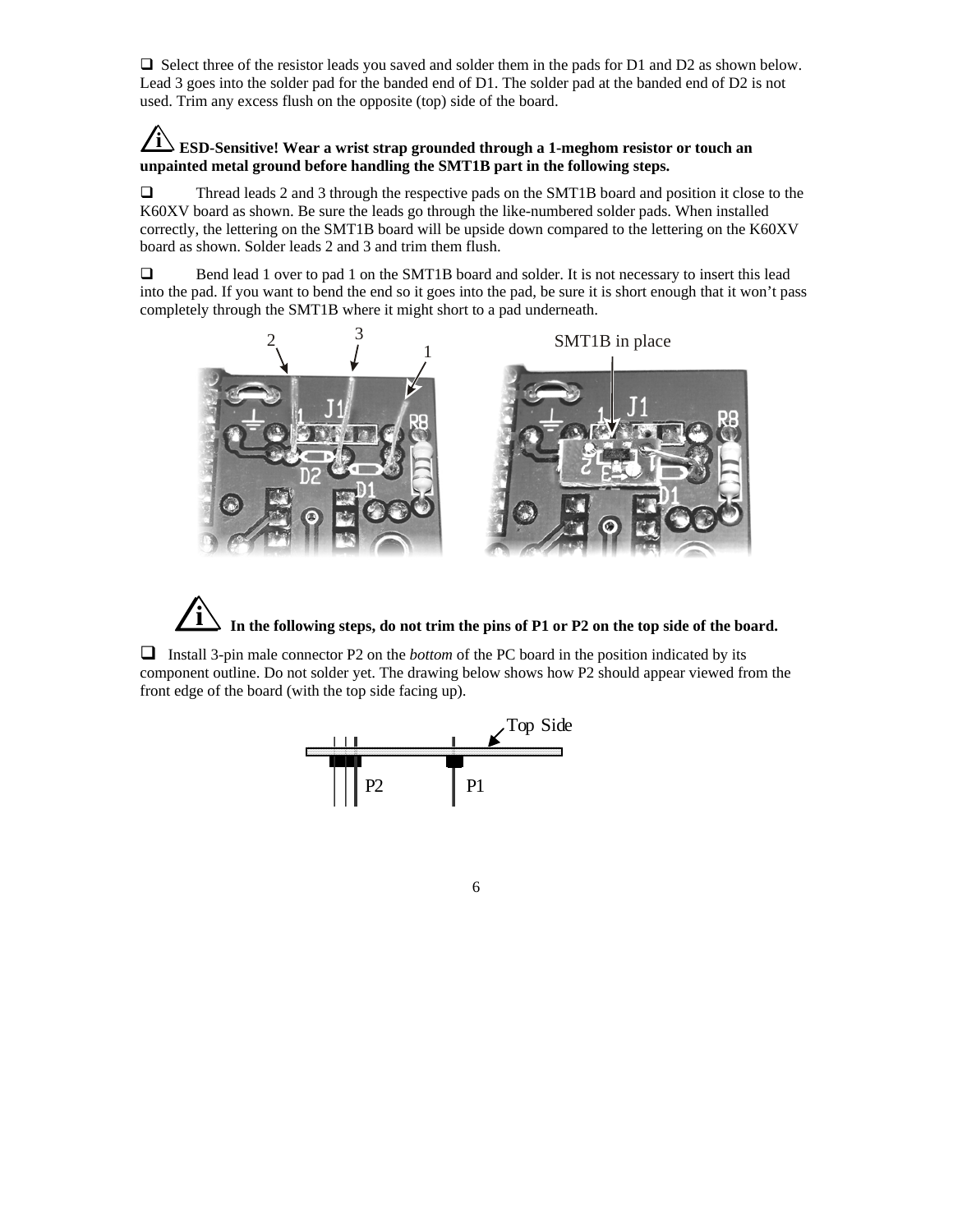Solder just one pin of P2 (but not the center pin, which is harder to re-heat due to the ground plane). Verify that P2 is not tilted, and is seated completely flat. If not, re-heat the soldered pin and press down on all of P2's pins until the connector drops into place. Once the connector is seated correctly and is not tilted, solder the other two pins.

Install 8-pin male connector P1. (An end view of P1 is shown in the drawing above.) Solder just one pin of P1, near the middle of the connector. Verify that P1 is now perpendicular to the PC board and is seated completely flat. If not, re-heat the soldered pin and press down on all of P1's pins until the connector drops into place. Once the connector is seated correctly and is not tilted, solder the remaining pins.

 $\Box$  At this point only the locations for J1 and J2 should be empty. Use of these connectors is explained in later steps.

 $\Box$  Do a complete visual inspection of the PC board, on both sides, using a magnifying glass. Look for: \_\_ solder bridges; \_\_ unsoldered pins; \_\_ cold solder joints; \_\_ backwards diodes or ICs.

*This completes K60XV PCB assembly.*

### **Installation**

**i** Installation of the K60XV module may require 1 to 2 hours or more to complete. Before proceeding, you should already have installed and tested new K2 firmware if applicable (you'll need 2.04P or later). Also, if your K2 serial number is 4087 or lower and you plan to install a replacement heatsink/rear-panel with phono connector holes, you should have this panel available before you start. Otherwise, you will not be able to complete the installation. (Alternatively, you can use the K2 top-cover "XVTR IN/OUT" holes, or drill two phono connector holes in your existing heatsink panel. Both options are covered in these instructions.)

 $\Box$  Remove the K2's top cover or KPA100 module, unplugging all internal cables.

 $\Box$  Remove the bottom cover panel (the panel with the tilt stand).

The lower rear panel/heat sink must be removed in order to install K60XV module connectors. Follow the procedure below carefully so that none of the hardware will be lost or reinstalled incorrectly.

**Remove the heat sink panel as follows:** (1) remove six screws; (2) remove the hardware retaining the antenna and key jacks; (3) if you have a 160 m module (K160RX), unplug it; (4) tilt the K2 up on its left side, with the front panel facing forward; (5) remove the two nuts and lock washers holding the heatsink to the PA transistors, but *do not remove* the PA screws; (6) push the PA screws back into the cabinet just enough to allow removal of the heatsink panel, but do not allow the screws to fall out; (7) remove the heatsink panel; (8) push the PA screws back down from the top side of the RF board; (9) install the two nuts removed earlier onto the PA screws (hand tight) to hold all PA hardware in place as you complete the remaining installation steps.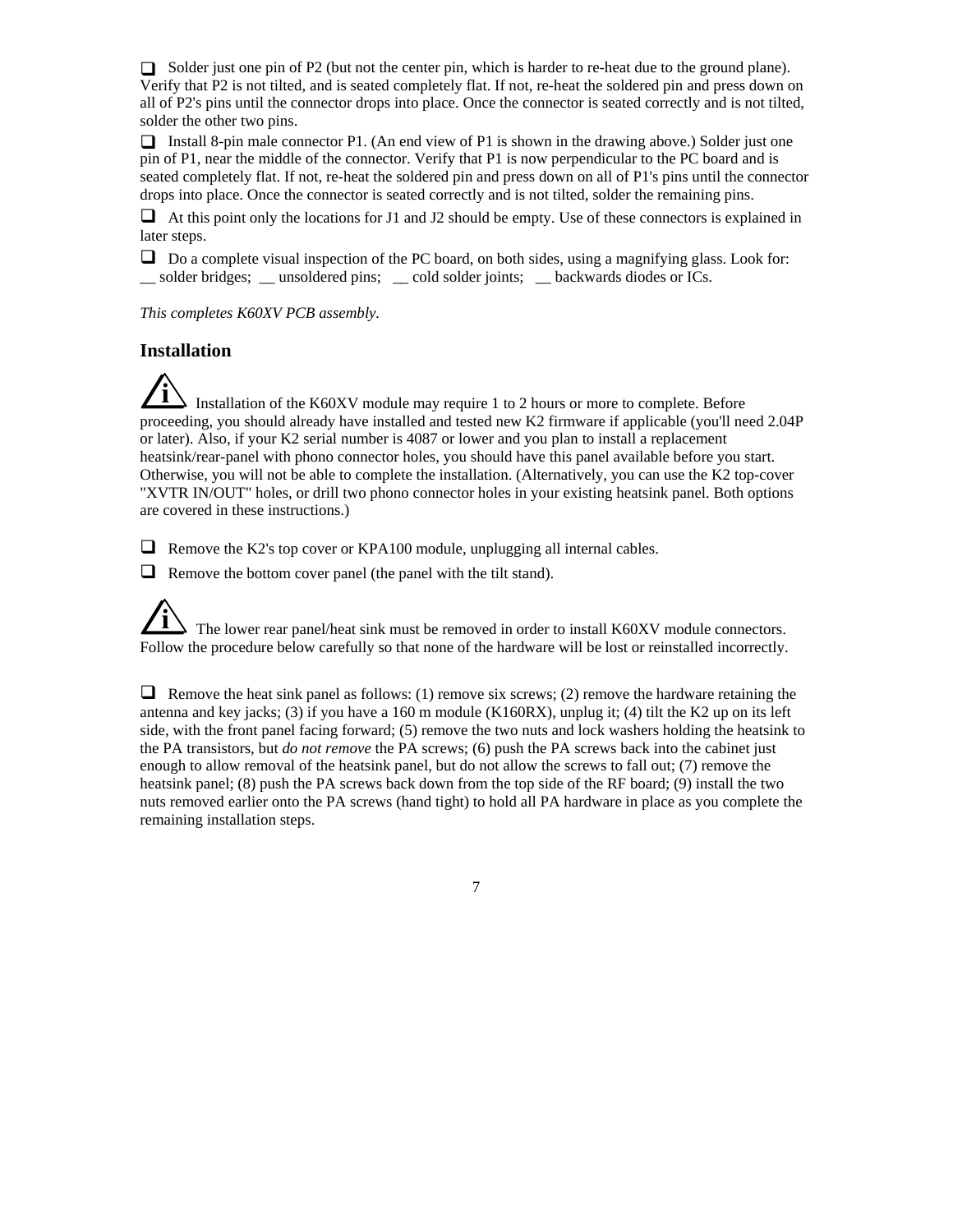### *K2 RF Board Preparation*

**Remove the nut (but not the screw or lock washer) holding driver transistor Q6 in place. Thread the** supplied 9/16" long (14 mm) nylon standoff onto the screw, from the *top* side of the RF board, in place of the original nut. (The screw should be installed from the bottom.) Do not overtighten, as this might strip the threads of the standoff.

**D** Desolder and remove jumper W6, which is near J13 on the RF board. (J13 is close to the rear panel and slug-tuned inductor L2.)

 $\Box$  Locate capacitor C6 on the K2 RF board. It can be found near the striped end of the 40-meter bandpass filter relay (K1). On revision B or later K2 RF boards, C6 is on the bottom side of the board, and the top side is labeled "J15" at that same location, with pads for a 3-pin connector. On earlier K2 RF boards, C6 is on the top side, and there's no "J15" label.

 $\Box$  Remove C6, being very careful not to damage its pads or traces. Completely remove residual solder from the holes using solder wick.

 Locate the 3-pin female connector supplied with the K60XV kit, identified as **RF-J15** in the parts list. If your K2 does not have the "J15" label at the position of C6, pull out the *center* pin of the 3-pin connector using long-nose pliers. (Using just the two outer pins will have no impact on performance.)

Install the 3-pin connector on the top side of the board, at the location for  $C6/J15$ . Solder one pin first. Once you're sure the connector is flat against the board and not tilted, solder the remaining one or two pins.

□ Locate the 8-pin female connector, identified as **RF-J13** in the parts list. Install this connector at J13 on the RF board. Use the same technique you used in the previous step.

 $\Box$  On the top side of the RF board in the synthesizer area, locate C71 (82 pF). C71 is near relays K13 and K14. Desolder and remove C71.

Install a 120-pF capacitor at C71 ("121", identified in the K60XV parts list as RF-C71).

 $\Box$  If your K2 serial number is 3000 or higher (revision B or later RF board), you'll find locations in this area of the board for varactor diodes D19 and D20 on the top side (MV2109), and R29 should already be installed on the bottom. Install the two varactor diodes: \_\_ D19; \_\_ D20. *Skip the next two steps.*

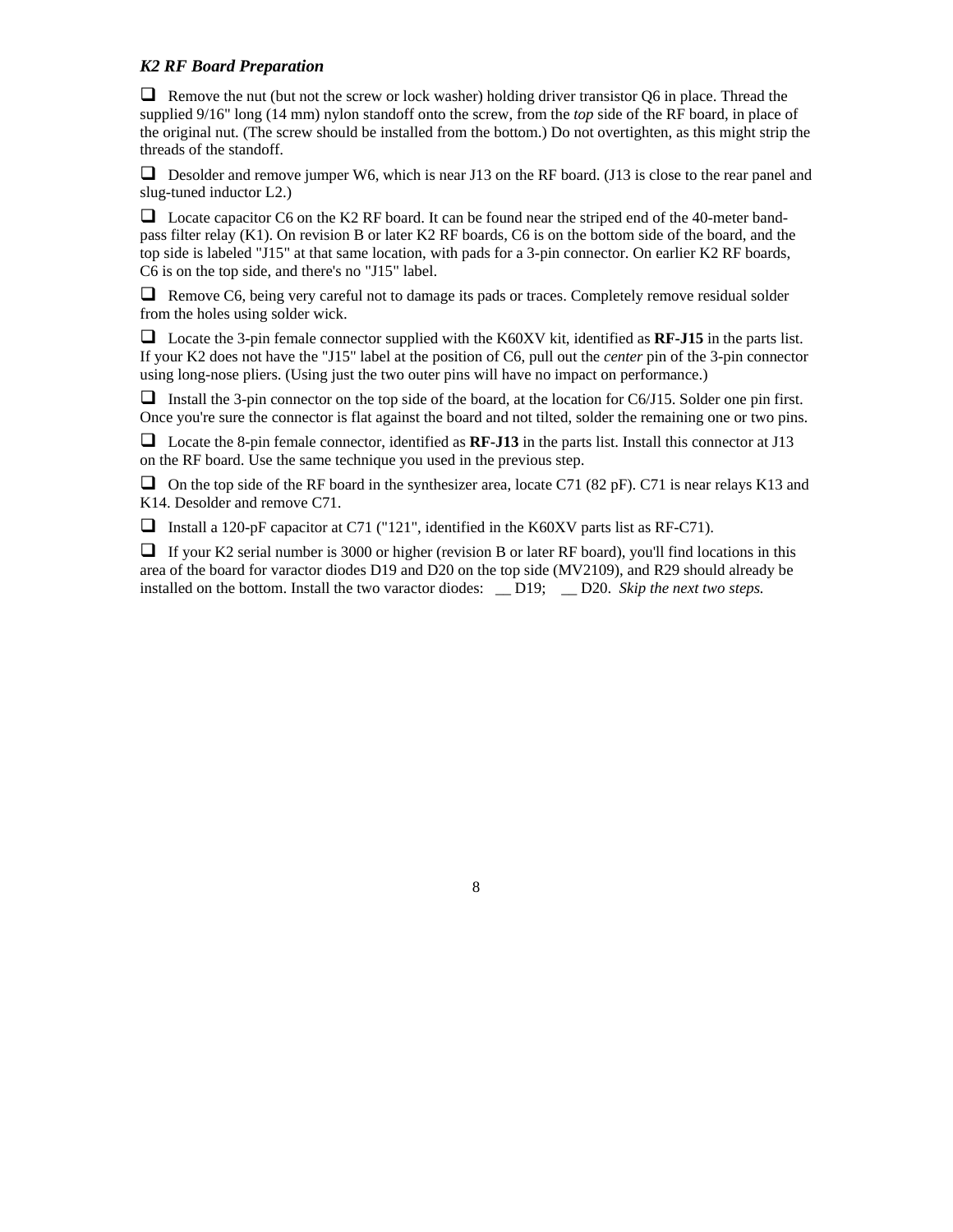$\Box$  If your K2 serial number is 2999 or lower (revision A or XC RF board), D19, D20, and R29 must be soldered on the bottom of the board as shown in the left-hand illustration below. Solder the indicated leads of the two varactor diodes to the pads of C71 (which is on the top side). Solder the cathode leads together, then to one lead of R29. Solder the other lead of R29 to the indicated pad of R32 (which is on the top). Position all three components close to the bottom of the PC board, and make sure their leads don't contact any adjacent pads or traces. The installed height must be no more than 3/16" (5 mm).

 $\Box$  The revision A or XC board must be modified in the area of 8-pin connector J13, on the bottom of the board. First, cut the two traces that connect to pin 6 of J13, as indicated by the two "X" marks in the righthand illustration below (this is best done using the tip of an X-acto knife, or a very small, sharp, flat-blade screwdriver). Next, cut a 2.5" (6.5 cm) length of green, *solid-conductor* hookup wire. Remove 1/8" (3 mm) of insulation from each end. Solder this jumper to the indicated pads.

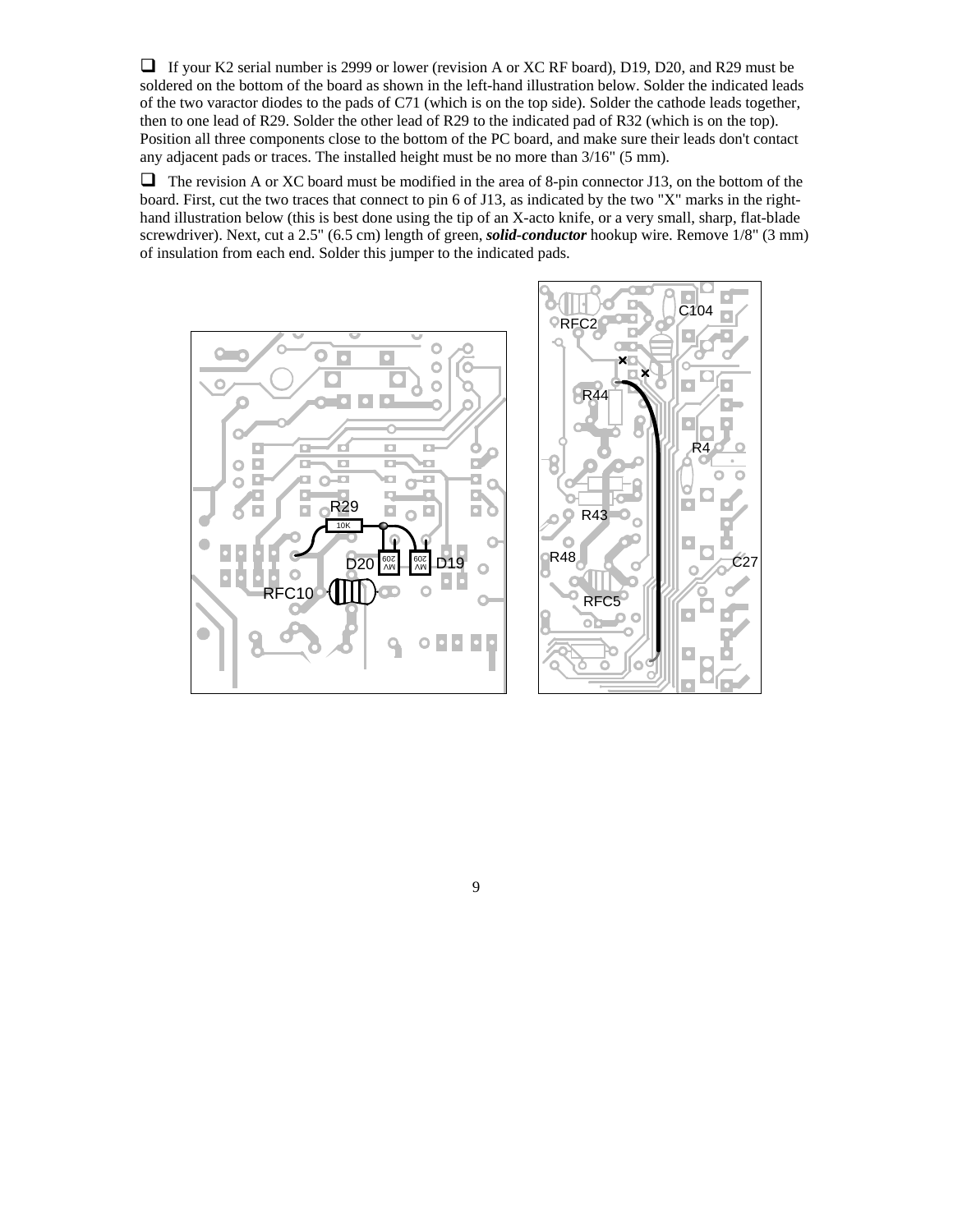$\Box$  Turn the K2 upside down (if it isn't already), with the front panel facing forward.

 $\Box$  Cut a 7.5" (19 cm) length of RG174 coax cable. Remove 7/8" (22 mm) of the plastic jacket at one end, and 1/2" (13 mm) at the other. Separate the braid from the center conductor at each end using a small, pointed tool. Then unweave the strands. Be sure to remove all broken strands, which might cause shorts.  $\Box$  At the long (7/8" [22 mm]) end, cut away about half the strands, then twist together and tin those that remain. Trim the prepared length of braid back to about 3/8" (9 mm) long.

 $\Box$  At the short end, cut off *all* the strands. Cover the exposed braid with  $1/2$ " (13 mm) of heat-shrink tubing. Shrink the tubing using a high-temperature heat gun or a match (keep flame 1" away from tubing).

 $\Box$  Strip off 1/8" (3 mm) of insulation from the center conductor at each end. Twist and tin the strands.

 $\Box$  Place the coax cable as shown in the drawing below. The end with the longer center conductor will

terminate near 8-pin connector J13, which was installed earlier on the top side of the board.

 $\Box$  At the J13 end, solder the braid to the indicated pad of L4 (ground).

 $\Box$  Solder the center conductor into the hole just left of J13 pin 6 (labeled "X" on the board), **or**, if your K2 s/n is 2999 or lower, to pin 6 of J13 itself. **Count the pins of J13 carefully. The round pad is pin 1.** At the other end, solder the center conductor to the "RF" pad on the board, **or,** for K2 s/n 2999 and lower, to the pad of R66 that's closest to the front panel. (Remove the KNB2 module to locate R66.)  $\Box$  To keep the coax cable in place, use a short length of the green-insulated, solid conductor hookup wire as a retainer. Solder the wire in the position shown, using only the two indicated pads. These two pads are already connected together on the top side of the RF board. *Do not use any other pads.*

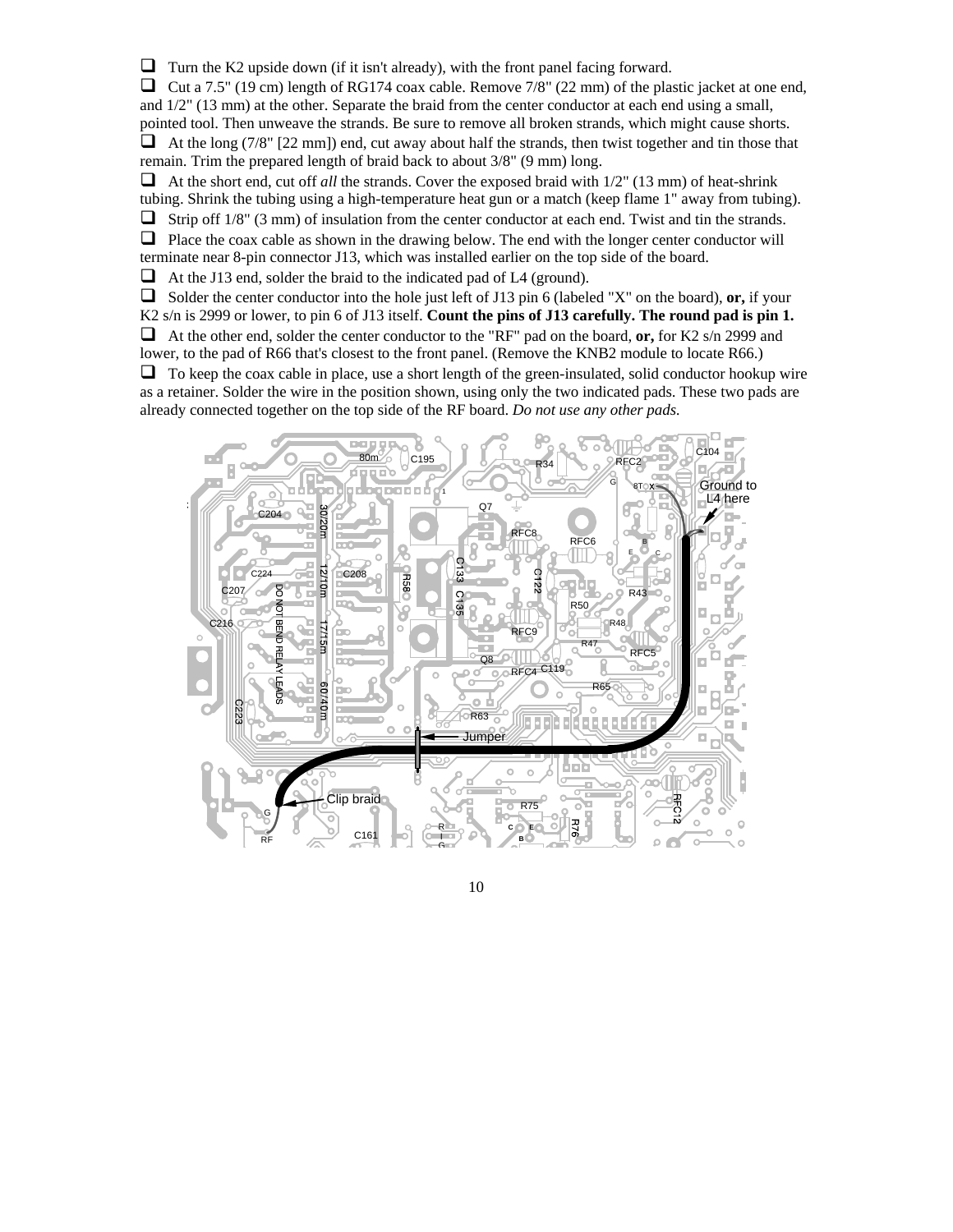#### *Heatsink/Lower Rear Panel Preparation*

 $\Box$  If you wish to modify your existing heatsink panel for use with phono connectors, do so now, using the drilling template below. **Position the holes exactly as shown to ensure that the connectors do not interfere with the K60XV module or parts on the RF board. Use a small pilot bit before drilling the final holes.** You'll may need to move the K2's serial number label to the right. If it becomes damaged when you remove it, you can obtain a replacement from Elecraft.



 $\Box$  If you plan to substitute a new heat sink, move the 160-m module and RX ANT jack (if applicable), two rubber feet, and serial number label from the old panel to the new one. If the serial number label becomes damaged when you remove it, you can obtain a replacement from Elecraft.

 $\Box$  Replacement thermal pads are supplied for the PA transistors (Q7 and Q8). Use these replacements if the original pads appear to be damaged in any way. (See Figure 6-32 in the K2 Owner's manual.)

 $\Box$  Turn the K2 up on its left side, with the front panel facing forward.

 Re-install the heatsink panel as follows, also referring to Figures 6-33 and 6-34 of the K2 Owner's manual if necessary: (1) carefully remove the two nuts holding the PA transistor hardware together (don't let the hardware fall out); (2) push the PA screws back into the cabinet (from the bottom side) just enough to allow installation of the heatsink; (3) install the heatsink (fig. 6-33); (4) install the two nuts and lock washers that retain the PA transistors (do not overtighten); (5) install six screws, starting with the two between the PA transistors (fig. 6-34); (6) install the hardware retaining the antenna and key jacks; (7) if you have a K160RX module, plug it into J14 on the K2 RF board. The K2 can now be returned to a horizontal orientation.

 $\Box$  Using an ohmmeter on its lowest scale, measure the resistance to ground from the collectors of Q7 and Q8. If there's a short (< 10 ohms), remove the heat sink and investigate the cause. The most likely reason for a short is mis-alignment of a shoulder washer or thermal pad.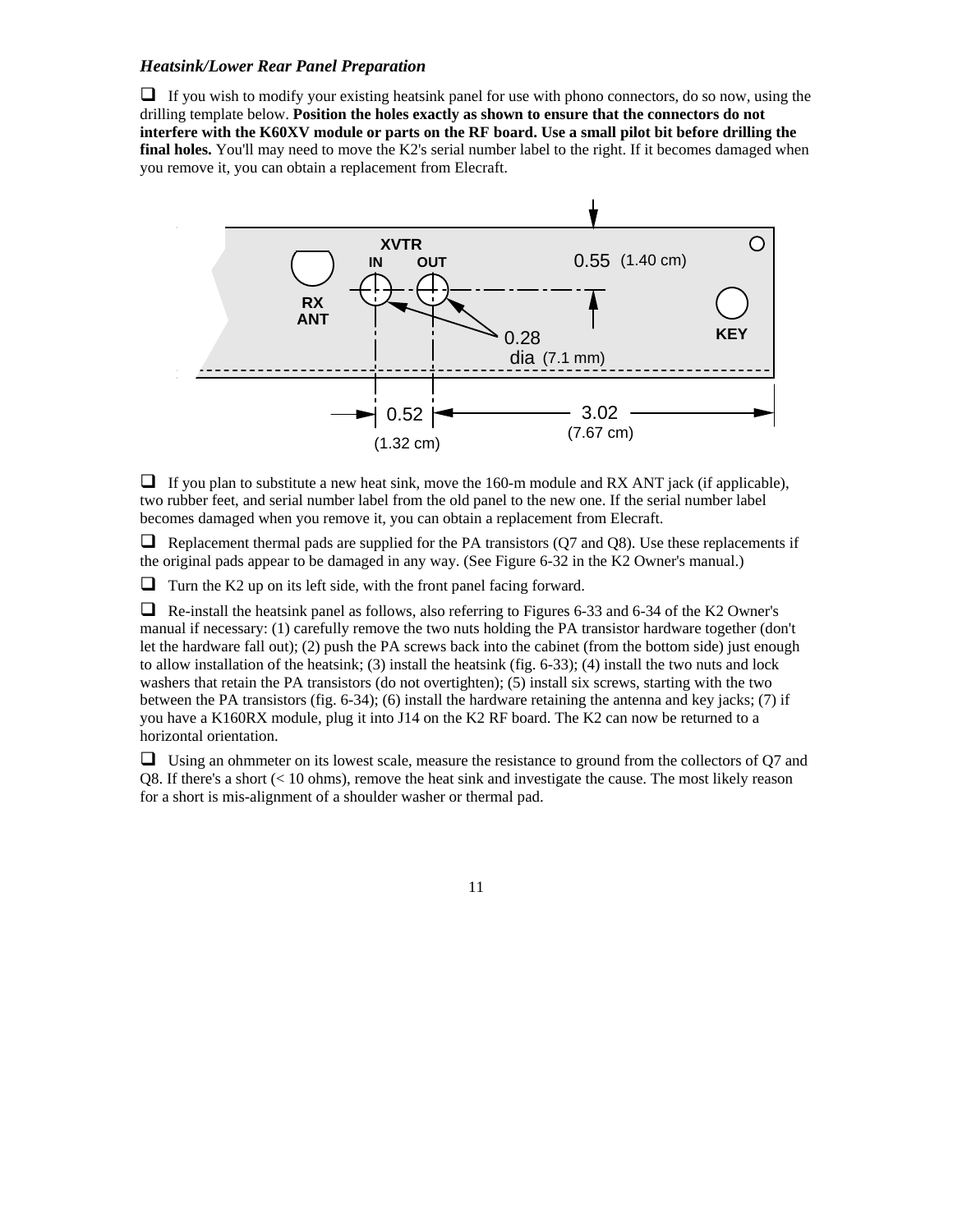### *Transverter Connector Installation*

You can use either the original top cover XVTR IN/OUT holes (not applicable if you have a KPA100 installed), or phono jacks on the lower rear panel/heatsink. Both installations are covered below.

**1.** If you'll be using the original XVTR IN/OUT connectors on the top cover (BNC):

 $\Box$  Remove any masking tape from the BNC holes in the top cover. If the inside surface is painted, scrape or sand away sufficient paint for the connectors to make good contact.

 $\Box$  Install BNC connectors in the XVTR IN and OUT holes, including the supplied solder lugs.

 $\Box$  Cut two 4" (10 cm) lengths of RG174 coax cable.

 $\Box$  At each end of the coax cables, remove 1/2" (13 mm) of the plastic jacket. Separate the braid from the center conductor using a small, pointed tool. Cut away about half the strands, then twist together and tin the remaining strands. Also twist and tin the strands of the center conductor.

 $\Box$  Solder one end of a coax cable to the OUT jack (center conductor to the center pin, and shield to the solder lug). Solder one end of the other coax cable to the IN jack.

- Solder the free ends of the two coax cables to the pads of J1 on the top side of the K60XV board:<br>  $\Box$  OUT center pin to J1 pin 1, shield to J1 pin 2  $\Box$  IN center pin to J1 pin 4, shield to J1 pin 3 \_\_ OUT center pin to J1 pin 1, shield to J1 pin 2\_\_ IN center pin to J1 pin 4, shield to J1 pin 3
- $\Box$  Make sure that the coax cable shield wires are not touching any component leads.
- **2.** If you'll be using phono jacks on the lower rear panel/heatsink:

 $\Box$  Remove any masking tape from the phono jack holes in the heatsink. If the inside surface is painted, scrape or sand away sufficient paint for the connectors to make good contact.

Install phono jacks in the XVTR holes in the heatsink, using  $1/4$ " lock washers inside and outside. (see drawing below). Use a solder lug on the left connector only, folding the lug away from the panel. **Note:** These jacks can be tightened from the rear of the panel due to their hex-shaped flanges.

**Prepare three 1"** (25 mm) jumpers using #24 *stranded* hookup wire (black insulation). Strip  $1/8$ " (3 mm) of insulation from each end. Twist the strands together, then tin them very lightly.

 $\Box$  Solder one wire to each phono jack as shown. Solder the third wire to the lug.

 $\Box$  To see the location of the K60XV module relative to the two jacks, plug it in temporarily (P2 to J15 on the RF board, P1 to J13). Unplug it and tilt its front edge upward to gain access to the pads of J1. Insert the free ends of the three wires into the K60XV PC board at J1 pins 1, 2, and 4 as shown, *from the bottom side*. Then fold the K60XV downward to gain access to the top side, and solder.

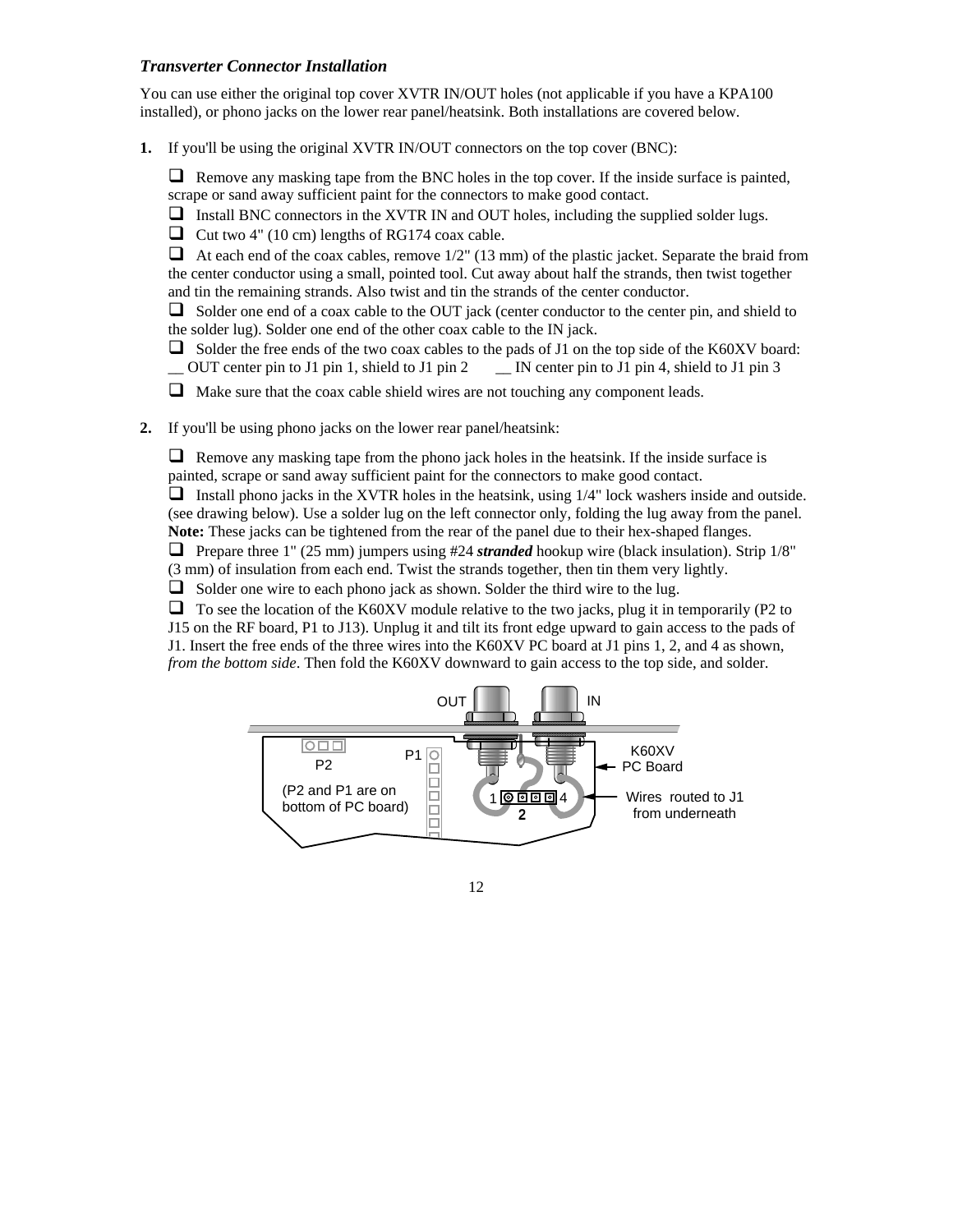### *K60XV Module Installation*

 $\Box$  If a K160RX option (160 m and Receive Antenna) is installed, you may need to adjust the position of the RX ANT ground lug to prevent interference with the K60XV board in the next step. This ground lug should not be rotated to face upward, as it may contact one of the top-cover option modules (KAT2 or KPA100). The lug should instead be rotated so that it is either below the RX ANT jack or so it fits into the cutout on the K160RX module.

□ Plug in the K60XV module. Make sure the 3- and 8-pin connectors, P2 and P1, are properly mated with J15 and J13 on the RF board. There will be some length of pin exposed on each connector, so that the K60XV PC board height matches the height of the nylon standoff. Three slug-tuned inductors on the K2 RF board should appear approximately centered in the associated holes on the K60XV board.

**i** The three slug-tuned inductor holes are provided so you can access all of the K2's band-pass filter alignment points without removing the K60XV. However, it should normally not be necessary to adjust these inductors during K60XV alignment.

Secure the K60XV module to the nylon standoff using a 4-40 x  $1/4$ " (6 mm) screw and one #4 split lock washer. Do not overtighten the screw, which could strip the threads in the standoff.

 $\Box$  Re-install the bottom cover.

 $\Box$  Verify that your K2 firmware is at revision 2.04P or later (by holding any key during power-on). If not, you must upgrade it before you can complete K60XV alignment and test. Refer to the instructions supplied with the firmware.

 $\Box$  If you have a KAT2 internal ATU and its firmware has not already been upgraded to 1.07 or later, you may want to upgrade it now. The KAT2 may be usable on 60 meters with an older revision of firmware, but it will not cover a very wide impedance range.

 $\Box$  If you have a KPA100 100-watt stage and you plan to use it on 60 meters, it must be upgraded as noted on page 2 of this manual. If you choose not to upgrade it at this time, be sure not to attempt to transmit in high-power mode on 60 meters.

*This completes K60XV installation.*

**Note:** Do not install the top cover or the KPA100 module at this time.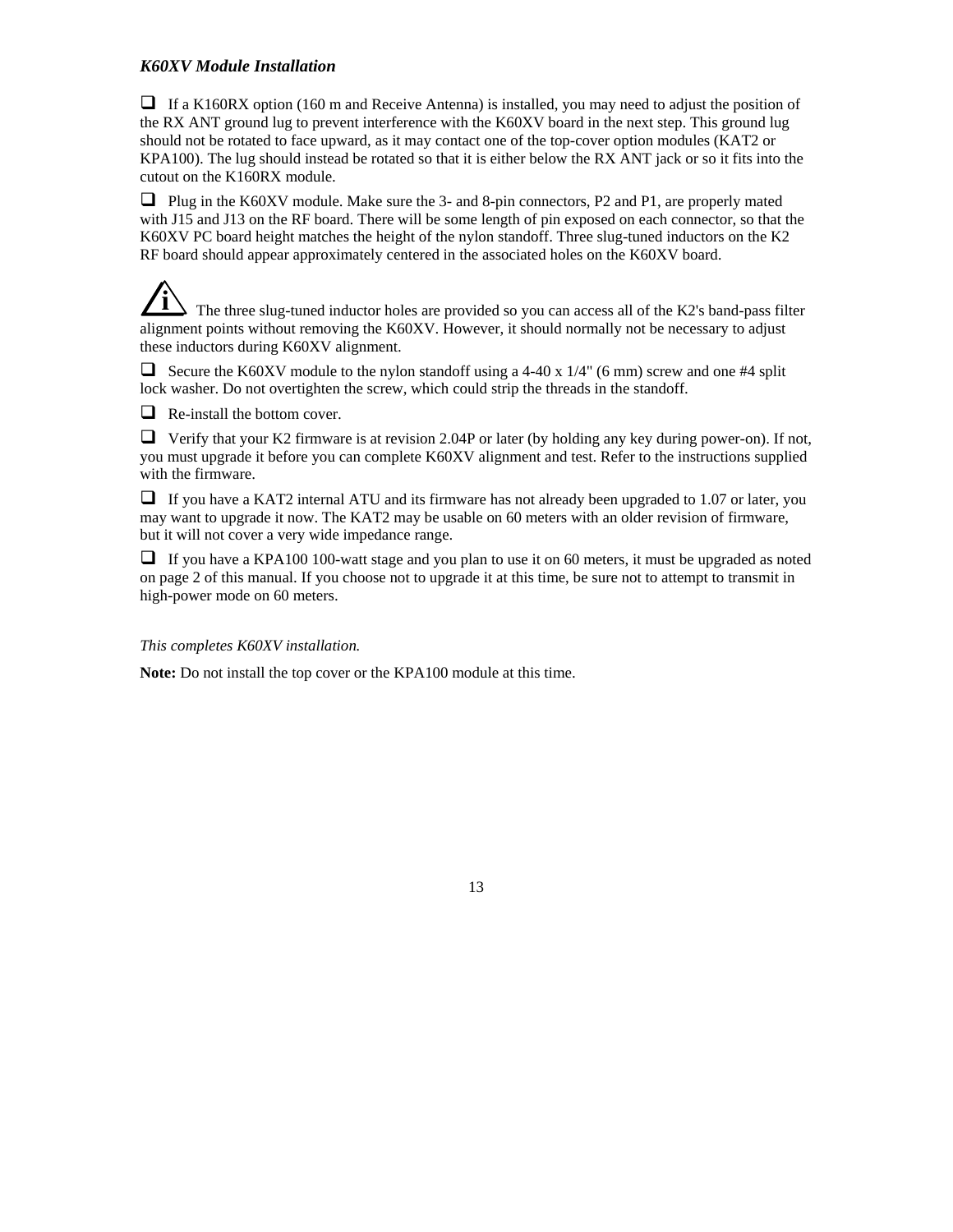### **Alignment and Test**

### *Initial Test*

Turn on the K2. If you see **INFO 080** or the receiver is muted, refer to **Troubleshooting**.

**E** Enter the K2 menu by tapping **MENU**. Tap **DISPLAY** to switch to the secondary menu (you'll see **SEC** on the display). Then locate the **D19** menu entry using **BAND+** / **BAND-** or the VFO knob.

 Edit the **D19** menu entry by holding **EDIT**. Use **BAND+** or **BAND-** to set **D19** to **Y** (meaning yes, D19 and D20 are installed). Exit the menu by tapping **MENU** twice.

 Use **BAND+** and **BAND-** to switch to the 60-meter band, which should appear between 80 and 40 meters. (If a band does not appear between 80 and 40 meters, see **Troubleshooting**.)

 $\Box$  Due to recent firmware changes, the frequency of this band may initially be set to something other than the 5 MHz range. If so, use *direct frequency entry* to enter a frequency of 5000 kHz for VFO A. To do direct frequency entry, hold **BAND+** and **BAND-** together until you see "**----** " on the LCD, then enter **5 0 0 0** using the numeric keys on the right side of the front panel. Then copy VFO A to VFO B by tapping  $|A = B|$ .

You should now be able to tune the 60-meter band using the VFO knob. If not, see **Troubleshooting**.

### *40 / 60 Meter Alignment*

Connect the  $(+)$  lead of a DMM (digital multimeter) to the lead of R30 nearest the case side panel (R30 is in the synthesizer area of the K2 RF board). Use a small alligator clip to ensure a good connection. Connect the (-) lead to one of the ground jumpers on the RF board. Set the DMM for to measure DC volts, 10 V or higher full-scale.

 $\Box$  Switch to 40 meters. Set the VFO first to 7000, then 7300 kHz, noting the DMM's voltage readings at each frequency. Switch to 60 meters and perform the same test at 5300 and 5450 kHz.

If any of the above readings are below **1.0** V or above **7.5** V, you'll need to re-adjust the VCO inductor, L30, as explained under *VCO Alignment* in the **Alignment and Test, Part II** section of the K2 Owner's Manual. **Note:** Add 60 m (and 160 m, if applicable) to the list of bands shown in Table 6-1, and use **1.0 V** as the minimum, not 1.5 V. If you're unable to find an acceptable setting for L30, see **Troubleshooting**.

 $\Box$  Connect an antenna to the K2. While listening to and noise or a weak signal, use a small flat-blade screwdriver to peak the two trimmer capacitors on the K60XV module (C1 and C2). The screwdriver used can have a metal handle since the rotors of the trimmers are grounded.

 $\Box$  Connect a dummy load to the K2. Set the POWER control about 2 watts.

Enter **TUNE** mode, then adjust the two trimmers for maximum transmit output. Cancel TUNE.

 $\Box$  Set POWER to 10 watts. Verify that you can reach this level in TUNE mode on both 40 and 60 m.

 $\Box$  Re-install the top cover or KPA100 module, re-connecting all of the internal connectors. Secure it with six screws. If you're re-installing a KPA100, be careful not to overtighten the side-panel screws.

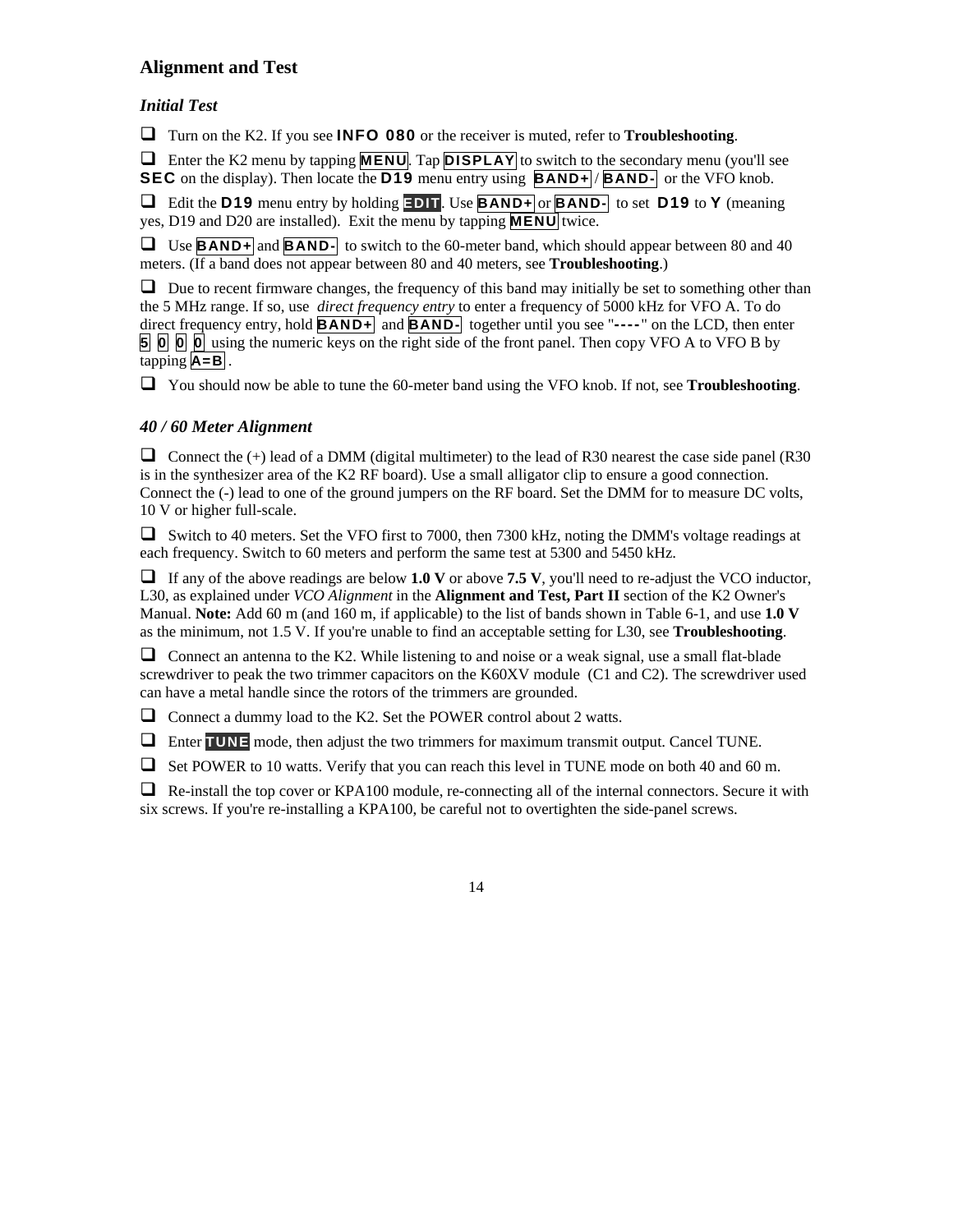## **i** *If you have a KPA100 100-watt stage installed that has not yet been upgraded as explained on page 2, you must not use it on 60 meters. The signal will not meet K2 spurious emission specifications, and you could damage the final amplifier transistors.*

If you have a KPA100 installed that includes recent upgrades as explained on page 2, set power to about 50 watts. Otherwise skip the next two steps.

- $\Box$  Connect an appropriate dummy load and power supply for high-power operation.
- $\Box$  Using TUNE mode, verify proper power output on 60 meters.
- $\Box$  Read the 60-meter operating instructions starting on the next page before transmitting on this band.

### *Low-Level Transverter I/O Test*

 Tap **MENU**. Tap **DISPLAY** to switch to the secondary menu (**SEC**). Locate the **TRN1** menu entry using **BAND+** / **BAND-** or the VFO knob. Hold **EDIT** to edit the parameter, and set it to **ON**. Tapping **DISPLAY** scrolls through the various transverter setup fields. Tap **DISPLAY** and set **RF** to **50** MHz. Then set **IF** to **28** MHz, **OFS** to **0.00**, and **ADR** to **TRN1**.

 Tap **DISPLAY** once more to get to the **OUT** (power output) field. As you rotate the VFO knob you'll find that this field has two consecutive ranges: **L0.01** - **L1.27** and **H0.1** - **H12.7**. The **L** settings select the low-power I.F. output (XVTR jacks) and set the maximum power level in *milliwatts*. The **H** settings select the normal high-power path and set the maximum power level in *watts*. For now, set **OUT** to **L1.00** (1.0 milliwatts, low-power output enabled). Then tap **MENU** twice to exit the menu. Change bands to the first band above 10 meters, **TRN1**, which you assigned to 6 meters (50 MHz). The display may be incorrect initially due to recent firmware changes. If so, you'll need to use direct frequency entry one time to correct the display. To do direct frequency entry, hold **BAND+** and **BAND**together until you see " $---$ " on the LCD, then enter  $\overline{5}$   $\overline{0}$   $\overline{0}$   $\overline{0}$   $\overline{0}$  using the numeric keys.

Copy VFO A to VFO B by tapping **A=B** .

 $\Box$  If you have a signal generator capable of operation in the 28 MHz band, set it to a low level (-80 to -100 dBm) and connect it to the XVTR IN jack. If you only have a higher-power signal source, couple it loosely to the XVTR IN jack using a length of wire, or use an attenuator.

 $\Box$  The K2 frequency display is now set up such that a 28000.00 kHz signal at the XVTR IN jack should be properly tuned in at **50000.00** MHz indicated. Verify this using your signal generator.

Connect a 50-ohm dummy load (or a resistor as close as possible to 50 ohms) to the XVTR OUT jack.

 Switch to CW mode. Set the POWER control for approximately 1.0 milliwatts. **P1.00 LP** will be displayed, where **LP** is a reminder that you're using low-power transverter I/O on the present band.

 $\Box$  Enter TUNE mode. The bargraph should be at full scale (indicating 1.0 mW) and the LCD should also indicate a power output of approximately 1 milliwatt. (If not, see **Troubleshooting**.) Cancel TUNE.

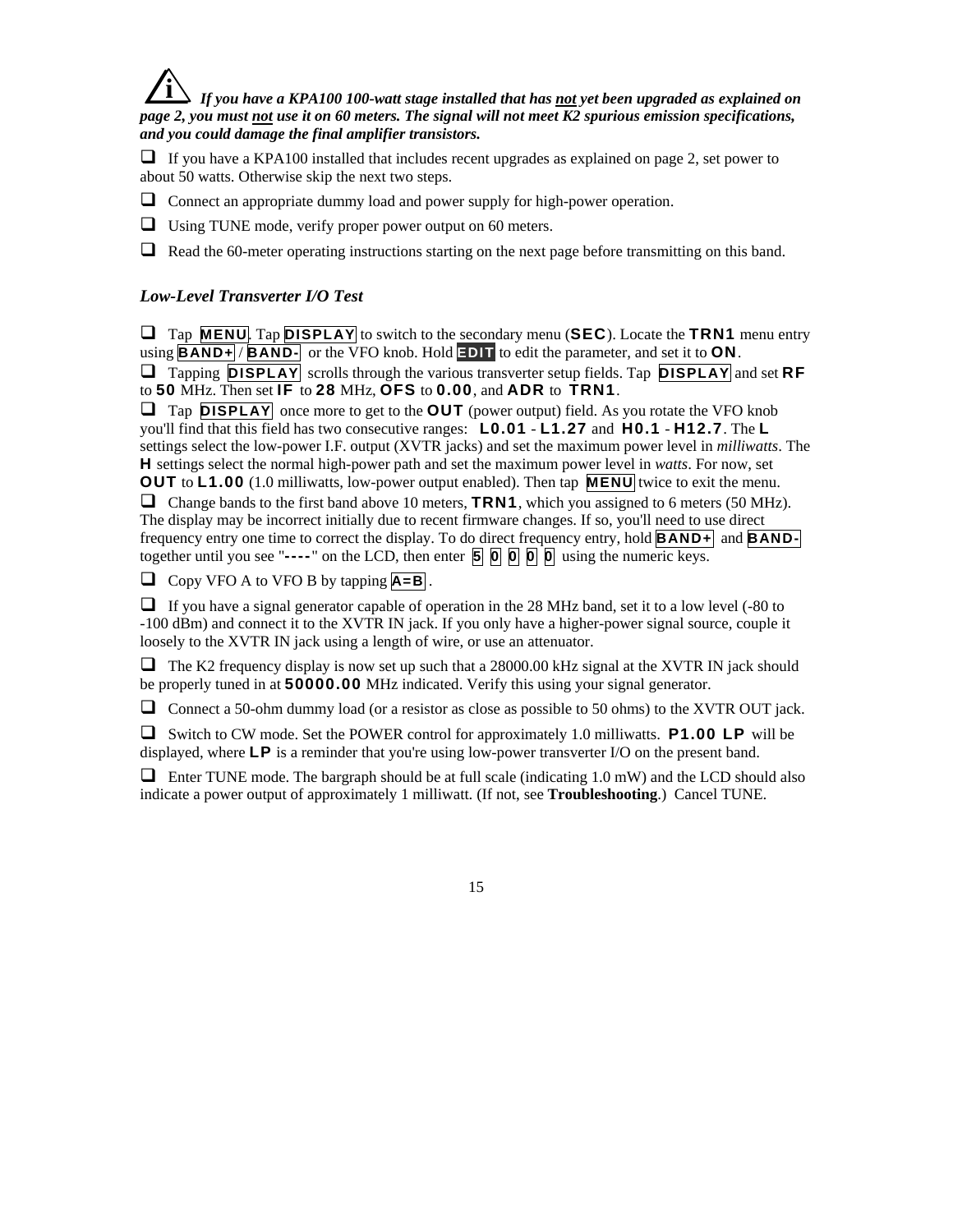### **Using the K60XV**

Note: If you remove the K60XV, you'll need to reconnect the RF path on the K2 RF board in two places: (1) insert a 4.7-pF capacitor into pins 1 and 3 of J15; (2) insert a jumper between pins 3 and 5 of J13. Leave all RF board components you installed in place, and leave the **D19** menu entry set to **Y**. The 60-m band and low-power transverter I/O will no longer be available, but the K2 should otherwise function normally.

### *60 Meter Operation*

l

**Before proceeding, you should become familiar with the 60-meter regulations in your country or region.** Detailed information is available for the following entities (check our web site for others):

U.S.: http://www.arrl.org/FandES/field/regulations/faq-60.html

United Kingdom: http://www.rsgb-hfc.org.uk/operating%20procedures.htm

**Enabling 60 meters:** To use the K60XV on 60 meters, **D19** must be set to **Y**, and the associated hardware changes must be in place  $(C71 = 120 \text{ pF}; R29, D19, \text{ and } D20 \text{ installed}).$ 

**U.S. 60-meter frequencies:** The 60-meter U.S. amateur allocation provides five fixed-frequency, USBonly channels with a width of 2.8 kHz. The FCC specifies the frequencies as having *channel centers* of 5332, 5348, 5368, 5373, and 5405 kHz. Since the only allowed operating mode is USB, this corresponds to ham transceiver VFO frequencies of **5330.5**, **5346.5**, **5366.5**, **5371.5**, and **5403.5** kHz. The K2 can be set up to channel-hop among these frequencies as explained on the next page. **Note: 5403.5** kHz is available in both the U.S. and U.K. **5371.5** kHz is used by the HF Pack group (http://groups.yahoo.com/group/hfpack/).

**U.S. power limit:** The maximum power output on 60 meters is the amount that, with a given antenna, would be equivalent to 50 W into a dipole. The ARRL and other sources provide additional guidelines.

**ATU Use on 60 Meters (KAT2, KAT100):** If your regulations allow brief CW transmission on 60 meters, you'll be able to use our KAT2 or KAT100 ATUs on this band (you'll need KAT2 firmware revision 1.07, or KAT100 revision 1.05). Both tuners will match nearly any antenna on this band, can function with as little as 0.5 watts, and save their matching parameters in nonvolatile memory for instant recall on band change. Since 60 meters is a relatively narrow band, you will in most cases only need to tune a given antenna up once, near the middle of your allocation.

**Resonant antennas, and getting by without an ATU:** CW operation is not permitted on 60 meters in the U.S. This presents a problem for automatic antenna tuners, which require either a carrier or a sustained voice signal, such as a whistle, in order to do antenna matching. (In SSB mode, a whistle is essentially a carrier<sup>1</sup>.) To get around this, you could put up a resonant antenna, or use a manual tuner in conjunction with an antenna analyzer. If an ATU will still be left in-line, you can either set it for bypass mode, or pre-tune it into a dummy load on 60 meters.

 $1$  The KAT2 and KAT100 use the carrier method, which is faster and more reliable than whistling. Whistling may also be frowned upon by some users of the band.

 <sup>16</sup>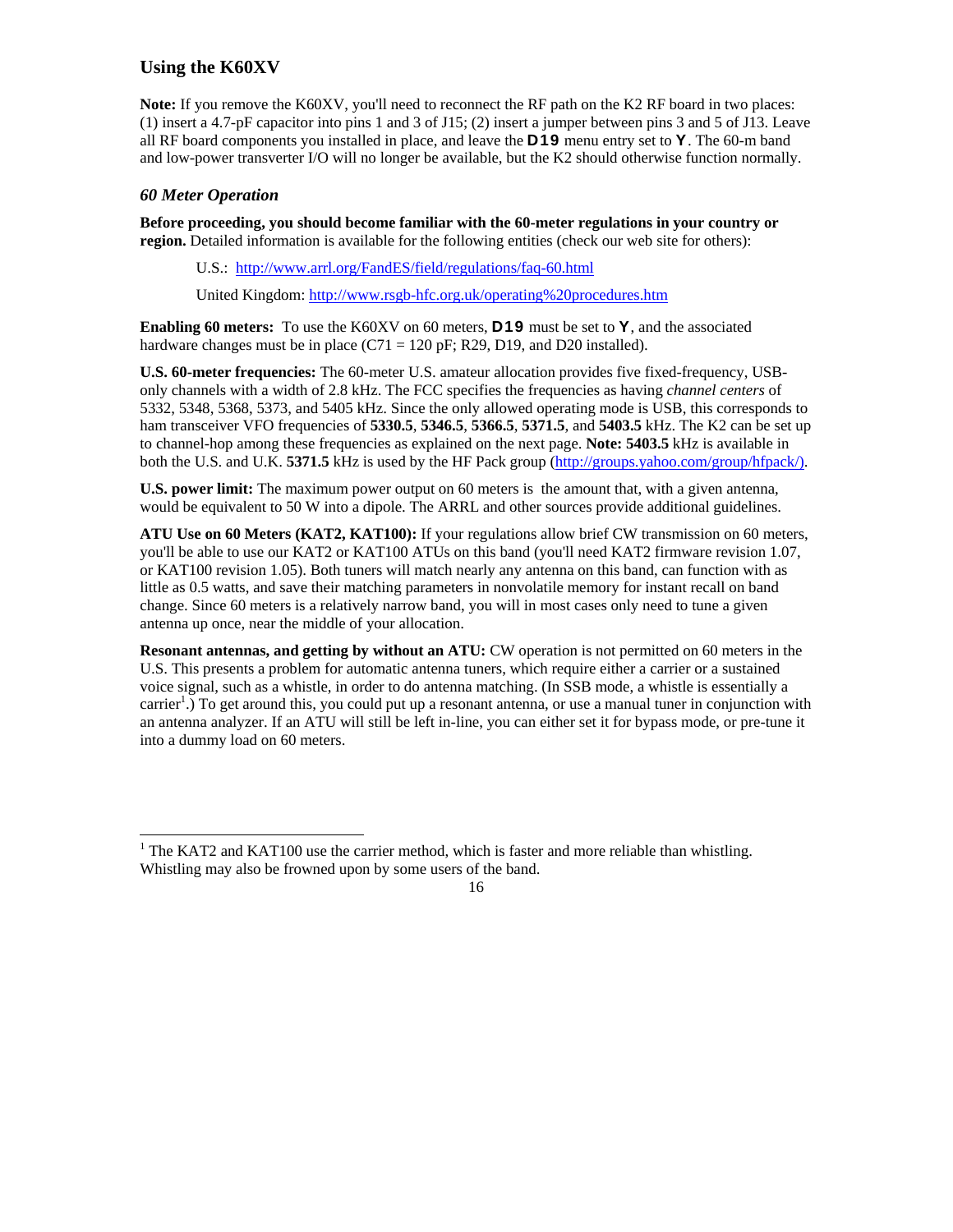**Using the KPA100 on 60 meters:** The KPA100 can only be used on 60 meters if it includes recent modifications (see page 2). Otherwise, it could be damaged*.* **Note:** Normally, the 40/30 meter low-pass filter on the KPA100 is used on 60 meters. This filter rolls off aggressively above 10.15 MHz. Combined with the KPA100's excellent PA balance, this results in adequate  $2<sup>nd</sup>$ -harmonic rejection when the K2/100 is operated from 5300-5500 kHz. However, a future application note will explain how to modify the KPA100's 80-meter low-pass filter to work on 80 and 60 meters. This would provide much better rolloff if needed. The **D19** menu entry can be used to select which KPA100 low-pass filter to use. When editing the **D19** parameter, tap **DISPLAY** to select **PA60= 80** or **PA60= 40** (default). Leave **D19** set for **PA60= 40**, even when using KPA100 kit revision C. (See *Important Operating Notes* on pg 19.)

#### *Channel Hopping and Scanning (Applies to HF and Transverter Bands)*

**Channel hopping**, if enabled, allows you to use the VFO knob to quickly hop among just those frequency memories which fall into the present ham band. You can turn this mode on or off on a per-band basis (default is off). **Channel scanning**—among these same memories—can also be enabled on a per-band basis. It will work in either the original K2 scan mode (receiver muted) or in "live scan" mode, where the receiver is not muted, and scanning doesn't stop until you touch any switch. To use these features:

- 1. **RCL** memory # **9** to see if it is set up for 5000 kHz (one of the original defaults). If it is, and you plan to use channel scanning on 60 meters, you should store a different frequency in this memory (on a different band). Otherwise you may hear WWV at 5 MHz during 60-meter channel scanning.
- 2. Set up and **STORE** two or more frequency memories within the target band (using VFO A). Frequent users of 60 meters in the U.S. should set up memories 1 through 5 as **USB**, on the allocated channels (**5330.5**, **5346.5**, **5366.5**, **5371.5**, and **5403.5** kHz). **Note:** 10 frequency memories are available in the K2, so using five of them on 60 meters will leave just five for other purposes. You can use fewer than five on 60 meters if desired.
- 3. Choose one of the stored memories as an "initializer" to be used when starting channel scan on this band, and **RCL** it. (For 60-meter users, this would typically be memory # **1**.)
- 4. Edit the **RATES** secondary menu parameter. Tap **DISPLAY** to select **CH SC** (channel scan enabled) or **CH SC-TN** (channel scanning and manual channel tuning enabled). **Note:** The **nor** (normal) setting of this parameter disables both.
- 5. Exit the menu, then **STORE** this memory (using the one you recalled in the previous step). If manual channel tuning is enabled, you can now use the VFO to hop among memories assigned to this band.
- 6. To start channel scanning on the desired band, hold **RCL** , then hold the numbered key corresponding to the "initializer" memory you saved earlier, e.g. **1** . Holding the numbered key for about 1/2 second will show **SCAN** on the LCD. If you continue to hold the key for another 2 seconds, you'll see **AF ON**, initiating "live" (unmuted) scan.
- 7. You may wish to program **PF1** or **PF2** as a scan resume function, using the **PF1** or **PF2** menu entry. This will allow you to quickly re-start scan from where it left off. As with the **RCL** method, you can hold **PF1** or **PF2** for about 1/2 second to start normal scanning, or hold for an additional 2 seconds to start live scanning (**AF ON**).

**Using RIT and XIT with channel hopping:** If you have channel hopping enabled, and you need to finetune your operating frequency, simply turn on both RIT and XIT at the same time. The RIT/XIT offset potentiometer will then function as a limited-range VFO control, moving RX and TX frequencies equally.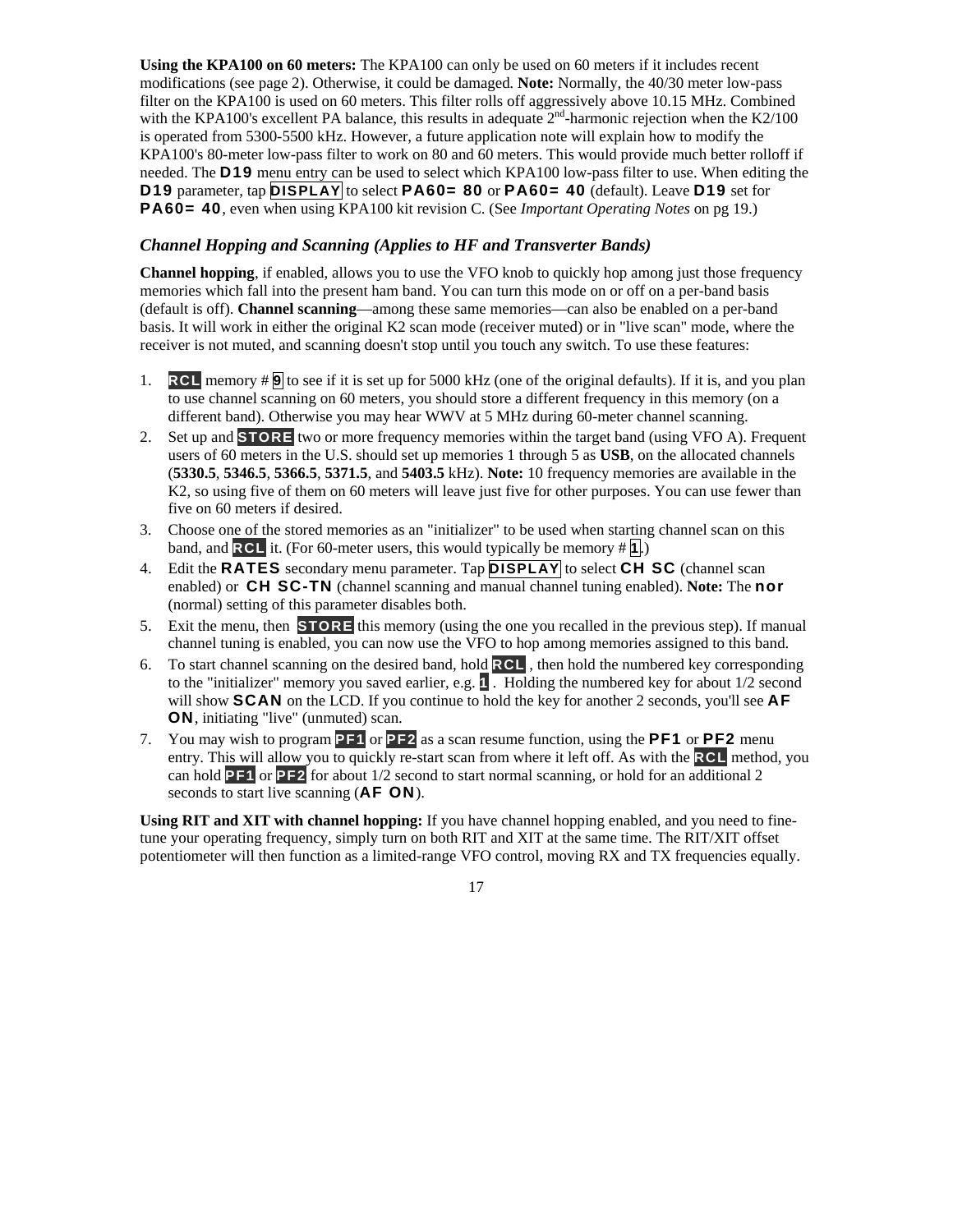#### *Transverter Operation*

**Basic transverter use:** The K2 acts as a high-performance I.F. transceiver for nearly any type of transverter, and is especially flexible with the K60XV installed. The K2's **TRNx** menu entries allow you to specify the RF band to be displayed, your choice of five I.F. bands, and per-band settings for frequency correction, transverter selection, and power output level. If you have never used transverters with the K2 before, you should familiarize yourself with the transverter band setup information in the K2 Owner's Manual (in the **Secondary Menu Functions** section). If you're using Elecraft XV-series transverters, please also review their manuals for instructions regarding K2-related connections and configuration. (Some information in this manual may supercede that in the XV-series manual.)

**Transverter bands and frequencies:** You can define up to 6 transverter band displays. Once enabled, they will appear above 10 meters in the band rotation. To set them up, use the **TRN1**-**TRN3** secondary menu entries. (**TRN4**-**TRN6** use the same three entries, but are accessed by tapping **ANT1/2** .) Each **TRNx** menu entry has a number of fields, accessed by tapping **DISPLAY** . The **RF** field can be set from **0** through **999**. For bands over 999 MHz, enter only the low-order MHz digits (e.g., for 1296 MHz, use **296**). The **IF** field can be set to **7**, **10**, **14**, **21**, or **28** MHz. The **OFS** field can be used to specify an oscillator/multiplier chain correction of up to +/- 9.99 kHz. (See below for details on other fields.)

**Transverter selection and control:** Using the **ADR** (address) field of the **TRNx** menu entries, you can specify which specific Elecraft XV-series transverter should be enabled when you switch to each transverter band display. This is especially useful with the XV144, which is often used as an I.F. for multiple microwave bands. XV series transverters include an address selection switch that must be set up to match the value in the **ADR** field. (Refer to the XV series manual for details.) The K60XV also outputs the binary value of the **ADR** field on three pins of J2 for use with transverters from other manufacturers. These signals must be externally bypassed and buffered if they are to be used for transverter control. **Note:** The Elecraft KRC2 universal band decoder also decodes the **ADR** value, and provides numerous relay drive outputs for use with transverters or other gear.

**Transverter keying:** Elecraft XV-series transverters are keyed via the 8R line, available via the AUX I/O connector on either the KIO2 or KPA100 module. Third-party transverters can be keyed via an external hardware interface derived from the 8R line. An alternative, if relay drive requirements are low, is to use the K60XV's built-in transverter keying device (a 2N7000 MOSFET). The keying signal is available on J2.

**Using low-power and high-power transverter I/O:** The **TRNx** menu entries' **OUT** parameter has a dual range: **L0.01-L1.27** (milliwatts) and **H0.1-H12.7** (watts). In both cases these are upper limits, and the **POWER** knob can be used to go down from there. Low-power (0.01-1.27 mW) settings require the K60XV option. (The low-power detector works best if you avoid POWER settings under 0.10 mW.) The low-power **TUNE** display shows, for example, **P1.00 LP**, where **1.00** is the power in mW and **LP** indicates that the low-power output on the K60XV is selected (high-power path disabled). Full-scale on the bargraph is 1.0 mW in **LP** mode. The **H** settings specify that the K2's normal high-power path should be used, along with an upper limit from 0.1 to 12.7 watts.

**100's of MHz digit:** If you select 10 Hz VFO steps on a transverter band whose RF parameter is set for 100 MHz or higher, the 10-Hz digit is only shown for 1 second, then the display shifts to the right. This allows the hundreds of MHz digit to always be displayed.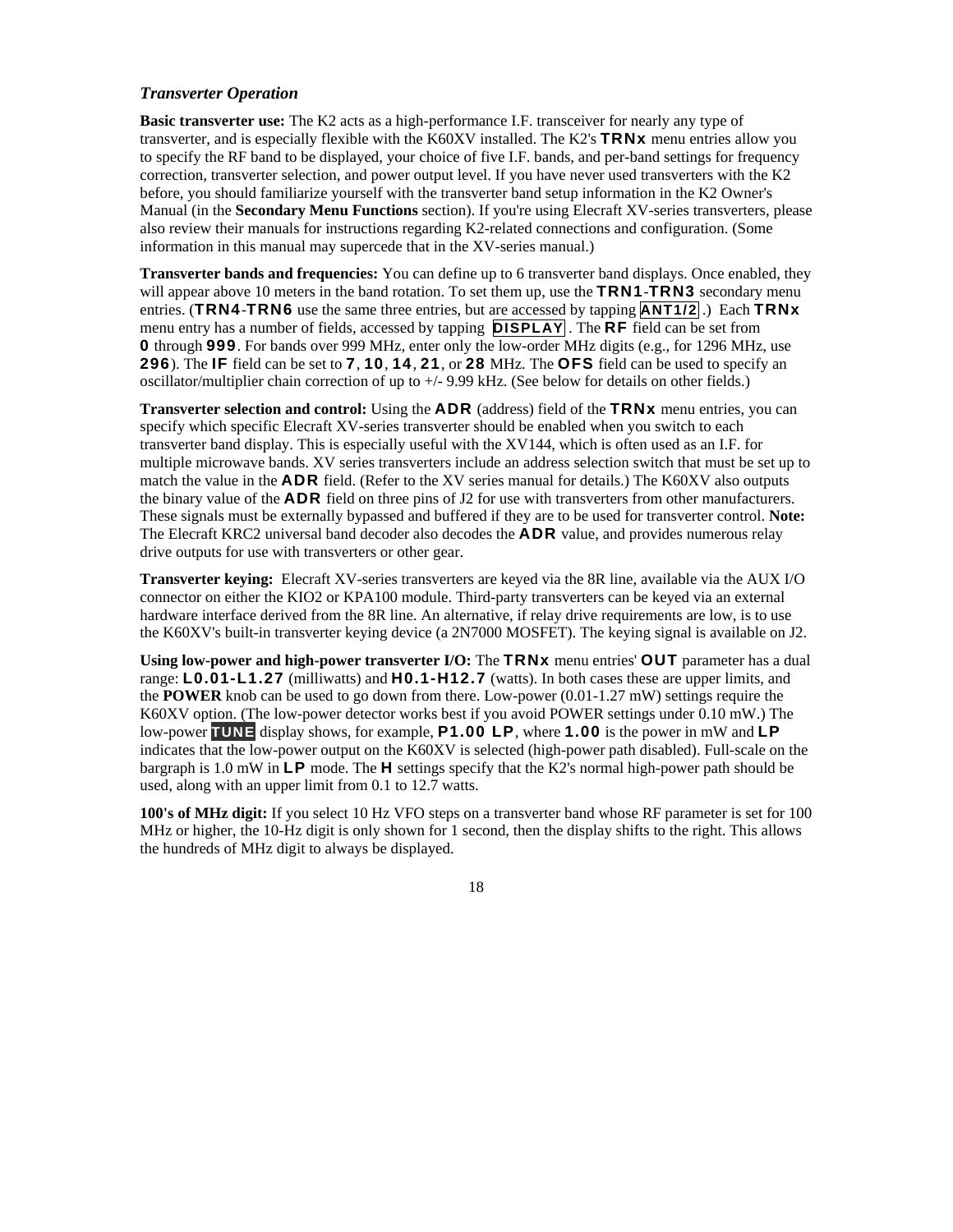#### *Important Operating Notes*

**1. Using the KPA100 on 60 meters:** Recent KPA100 kit modifications (revision C) allow high-power operation on 60 meters. However, these changes **do not** include a revised 80-meter low-pass filter. For 60 meters, you'll still use the KPA100's 30/40-meter low-pass filter. For this reason, you must leave the K2's **D19** menu parameter set for **PA60=40** (see K60XV manual).

**2. Using TUNE mode with the K60XV and an ATU:** If the ATU is in either of its autotune modes (**AUTO** or **ALT**), and you're on a transverter band configured for LP mode (Low Power, 0 dBm), holding TUNE drops power to 0.2 milliwatts maximum. You can override this behavior by holding **DISPLAY** along with TUNE, or by selecting any ATU mode other than **AUTO** or **ALT** in the menu.

**3. KAT2 modification for use with K60XV LP mode:** In some cases the LM358 op-amp on the KAT2 can load down the K60XV's low-power RF detector (at the emitter of Q2), preventing the K60XV from developing a full 0 dBm (1 milliwatt) signal at the transverter OUT jack. To correct this, change R6 on the KAT2 from 47 ohms to 470 ohms. This resistor is supplied with the K60XV kit. R6 is on the bottom of the KAT2 control board, and can be changed without removing the KAT2 module.

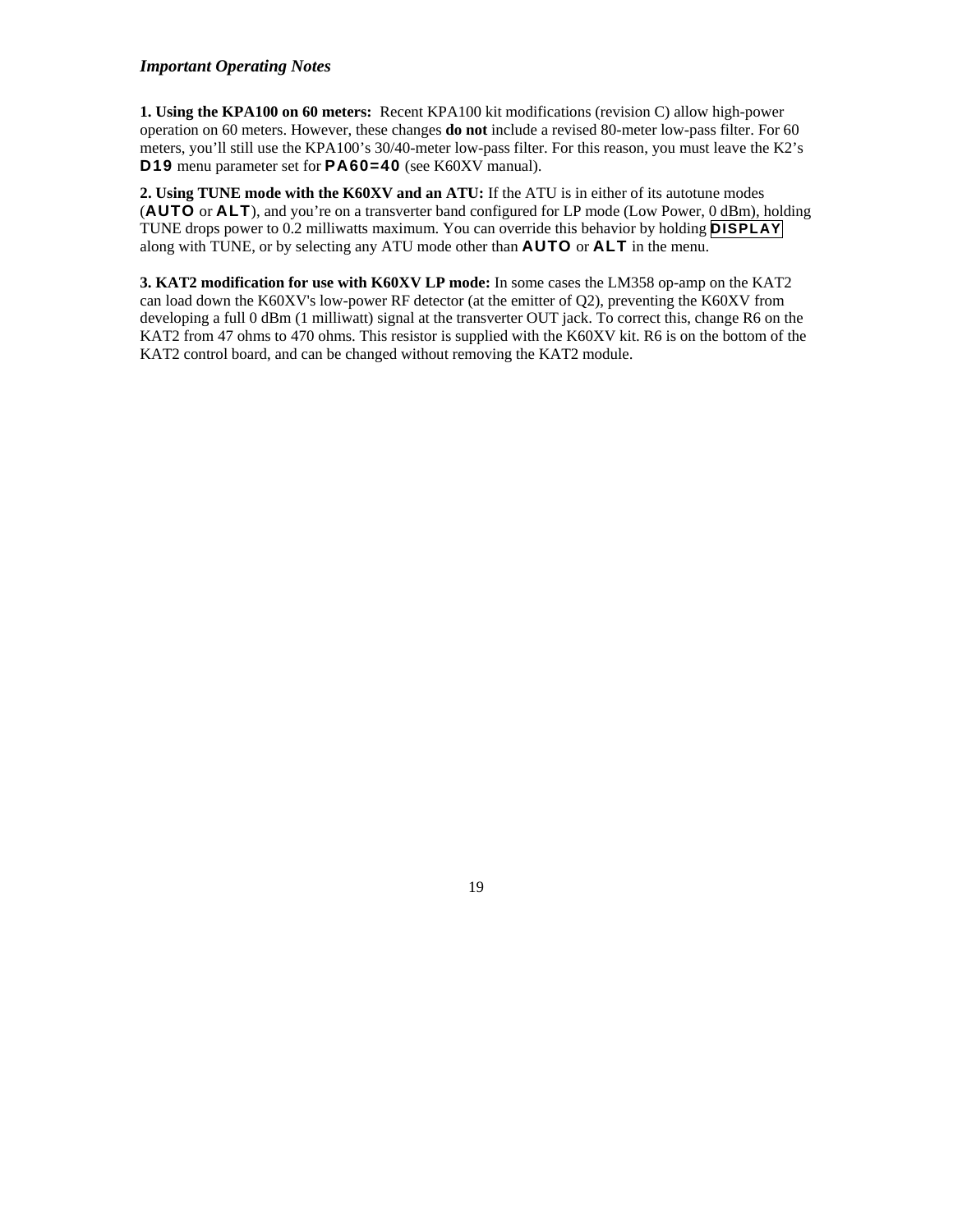### **Troubleshooting**

**i** If your specify problem is not covered below, re-check component values, diode and IC orientation, and look for soldering problems (bridges, leads not soldered, cold solder joints).

**If the S-meter shows full scale and the receiver is always muted:** The coax cable on the bottom of the board may be connected to some pin other than pin 6 on J13.

**If the 60 meter band is not available between 80 and 40 meters, or if you see INFO 080 on the LCD:** You may have the K60XV module plugged in incorrectly at J13 (8-pin connector). If not, you could have a problem with the microcontroller on the K60XV (U1). Unplug the K60XV module and examine U1 closely for bent pins or pins not inserted into the socket. Make sure U1 is not plugged in backwards, and that you have the correct values of R1 and C12 installed. Also examine Z1 for possible heat damage.

**If signals on 40 and 60 meters can be heard, but are distorted or can't be tuned in using the VFO:** Verify that C71 on the RF board has been replaced with a 120 pF capacitor. Also check for correct values and proper installation of R29, D19, and D20 (on the bottom of the board if your K2 s/n is 2999 or lower).

**If L30 on the K2 RF board cannot be adjusted so that the VCO voltage is in the 1.5-7.5 VDC range on all HF bands:** Use the troubleshooting information given in the previous item (C71, D19, D20, etc.).

**If you can hear signals on all bands** *except* **40 and 60 meters:** You may have the K60XV module plugged in incorrectly at J15 (3-pin connector). Also look for shorts around P2 or K1 on the K60XV.

**If the K60XV cannot reach 10 watts on 40 or 60 meters (KPA100 bypassed or not installed):** The 40 m band-pass filter inductors or 60-meter trim caps may not be aligned correctly, or you could have an incorrect value capacitor at C2-C6 on the K60XV board.

**If the KPA100 draws excessive current when used on 60 meters:** Make sure you have not accidentally selected the KPA100's unmodified 80-meter low-pass filter for use on 60 meters (see the **D19** menu discussion at the end of the paragraph, **Using the KPA100 on 60 meters**). Also, verify that your KPA100 includes recent changes required for operation on this band as described on page 2.

**If the low-level XVTR OUT signal is too low in amplitude (< 1 milliwatt into 50 ohms):** Re-peak the band-pass filter for the I.F. band in use. Also check D1 and D2 on the K60XV board, as well as other components in the low-power path, for correct value and proper orientation.

**If the bargraph or LCD power display do not read properly during low-power transverter use:** Check the installation of the coax cable on the bottom of the RF board, as well as D1, D2, and all transverter ALC detector components on the K60XV PCB. Avoid using POWER settings under 0.1 mW.

**If the K60XV module has been removed, and the K2 does not receive or transmit on 40 meters or on all bands:** Having removed the K60XV, you must reconnect the RF path on the K2 RF board: (1) insert a 4.7-pF capacitor into pins 1 and 3 of J15; (2) insert a jumper between pins 3 and 5 of J13. Leave D19, D20, and the other added components in place, and leave the **D19** menu entry set to **Y**. The 60-meter band and low-power transverter I/O will no longer be available, but the K2 should otherwise function normally.

**If SSB power control malfunctions with transverters:** KSB2 revision 1.07 or later firmware is required.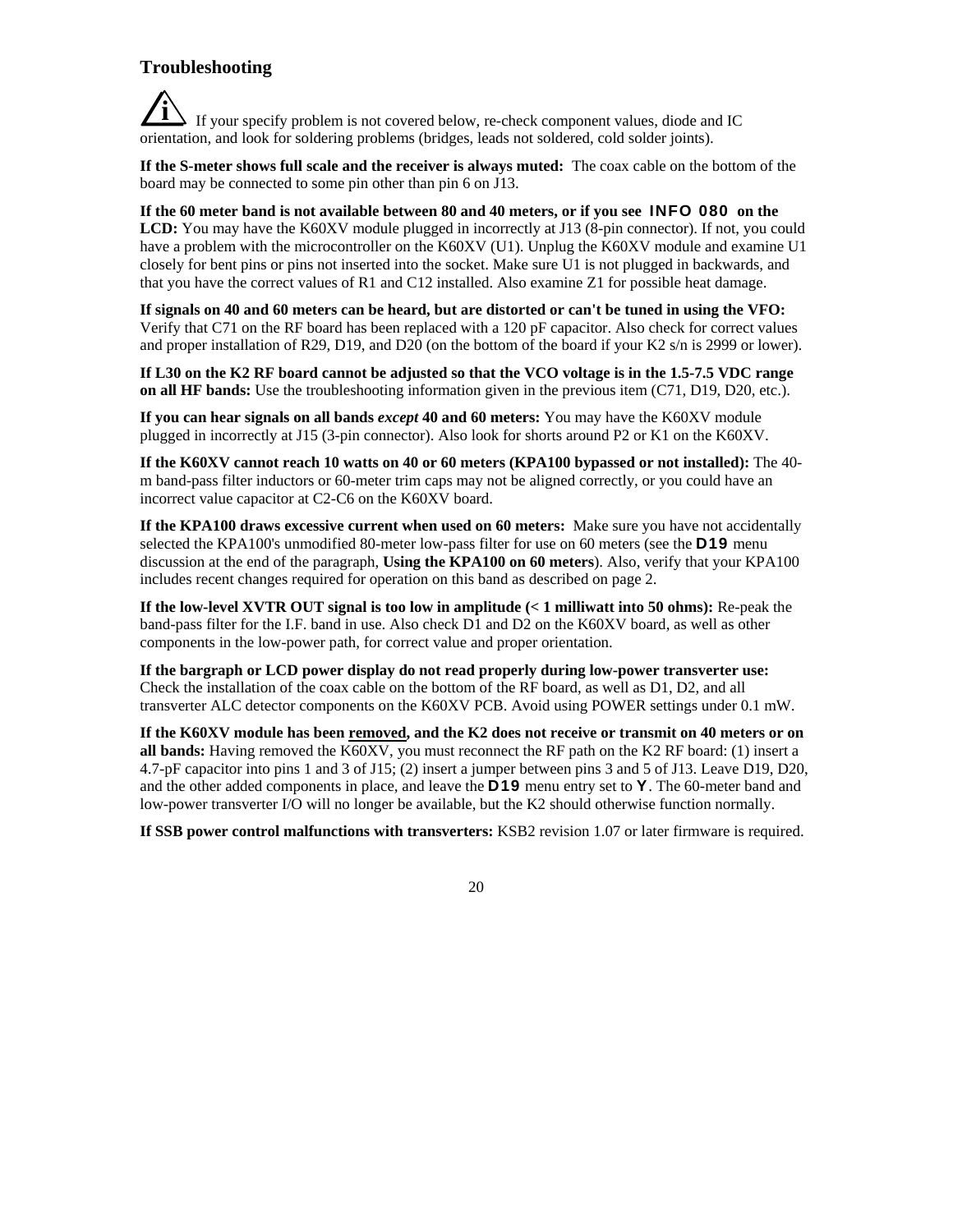### **Circuit Details**

(Refer to the schematic on the next page.)

The K60XV has two distinct functions: 60 meter band-pass filtering, and low-level transverter interface. Both are under control of microcontroller U1, which receives configuration commands from the K2 via the AuxBus. U1 drives latching relays K1 and K2; provides transverter control outputs (keying, address selection) that can be used with non-Elecraft transverters; and enables the transverter low-level I/O path when it's selected by setting /LP to 0V and 6LP to 6 volts (see discussion below).

Relay K1 and associated components re-resonate the 40 m BPF on 60 meters. P2 provides the interface to the 40-meter filter on the RF board.

The XVTR ALC circuitry acts as a compensated linear power detector. It converts a 0 dBm (1 mW) transverter output level to about 3.6 VDC. This means the bargraph will be full-scale at 1.0 mW, with 0.1 mW increments. Rev 2.04 K2 firmware also properly displays power in the LP case, from 0.01 to 1.27 mW (e.g.: **P1.20 LP**).

When 6LP is low (i.e. when the low-level split-path interface is not in use), buffer Q2 (2N2222) looks like a high impedance to VRFDET. But when the LP interface is in use, 6LP is high, powering U2, and Q2 acts as a buffer for U2's output, allowing it to easily override the combined impedance of the K2's standard power metering circuit and a KAT2 or other ATU if present. When the split path is in use, K2 firmware turns off the VRFDET signal buffers on the KAT100 and/or KPA100 if present.

The circuit at upper right provides XVTR T/R control and signal routing. Normally relay K2 is reset, looping the BPF signal back to TX IN (the input to the K2's 10W transmit strip) and AC-shunting the transverter RF path to ground. If the operator switches to a transverter band configured for low-level I/O, K2 is set. This AC-grounds the input to the 10W PA strip (K2A) and routes the BPF output signal to the XVTR TX and RX PIN diodes, D2 and D1 respectively. At the same time, the MCU (U1) grounds the /LP signal (U1-3 is an open-drain output), allowing D1 or D2 to be forward biased.

In RX mode, 8R is high, forward biasing D1; in this case switch Q1 (2N3906) is open, and D2's anode is held at 0 V by R10 (near the bottom of the sheet). In TX mode, 8R is near 0 V, turning on Q1 and placing 6V on the 6T line. This turns on D2, while D1 is now reverse biased. Also in TX mode, Q3 (2N7000) turns on. The drain of Q3 is routed to pin 2 of J2.

The low-going TX signal at pin 2 of J2 could be used with non-Elecraft transverters to do transmit keying. Elecraft XV Series transverters have a connection to the 8R line for keying purposes. The logic-level outputs on J2 represent the binary value of the ADR parameter in the TRNx menu entries. These signals could, with proper buffering and RF bypassing, be used to turn transverters on or off. XV Series transverters obtain their physical address via the AuxBus, so these connections are not needed.

Elecraft • www.elecraft.com • 831-662-8345